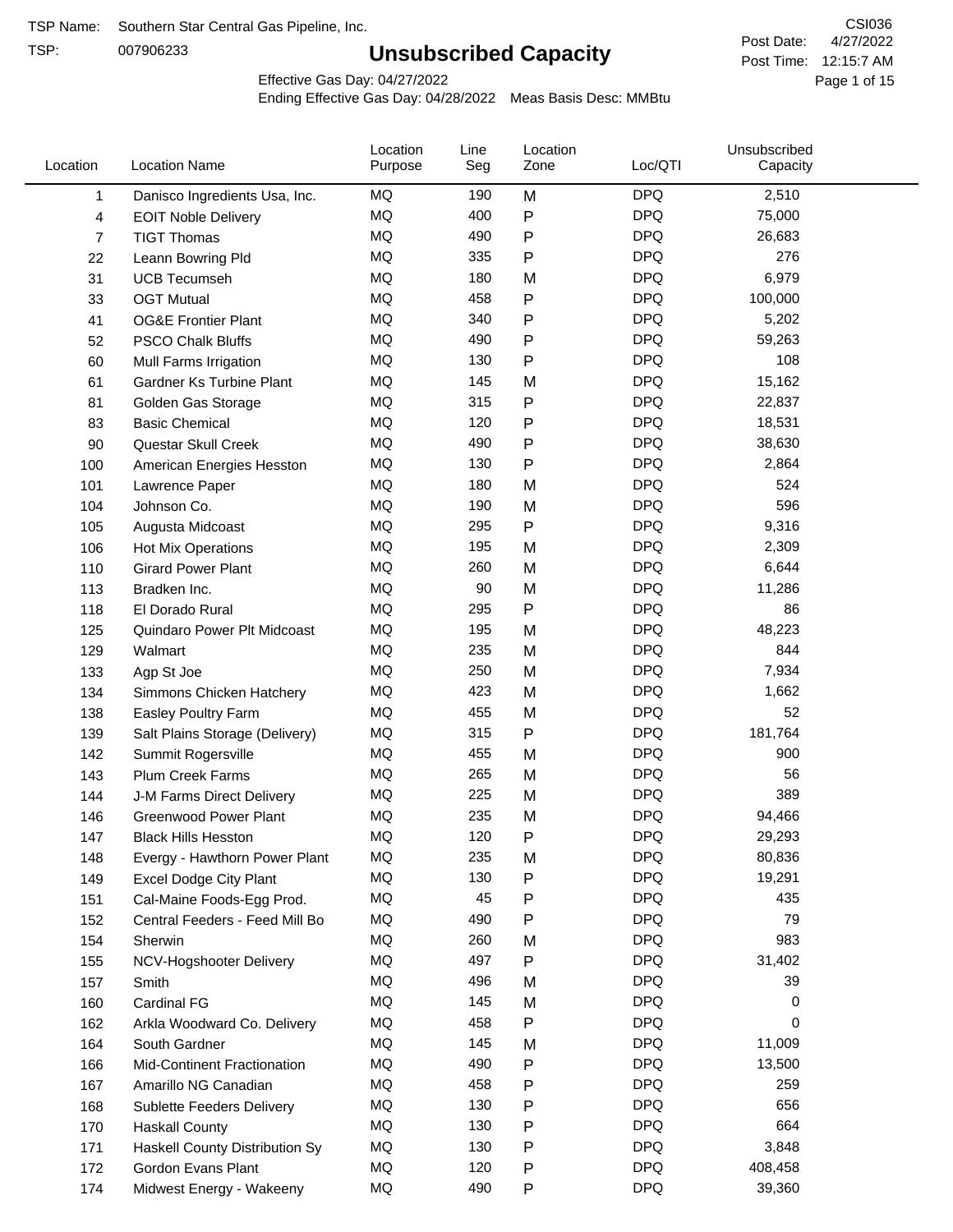TSP:

# **Unsubscribed Capacity**

4/27/2022 Page 2 of 15 Post Time: 12:15:7 AM CSI036 Post Date:

Effective Gas Day: 04/27/2022

| Location | <b>Location Name</b>                  | Location<br>Purpose | Line<br>Seg | Location<br>Zone | Loc/QTI    | Unsubscribed<br>Capacity |  |
|----------|---------------------------------------|---------------------|-------------|------------------|------------|--------------------------|--|
| 175      | <b>Industrial Park</b>                | <b>MQ</b>           | 455         | M                | <b>DPQ</b> | 18,613                   |  |
| 176      | Uc Flint Oaks Hunt Club               | <b>MQ</b>           | 498         | M                | <b>DPQ</b> | 3                        |  |
| 178      | <b>ONG-Enid</b>                       | MQ                  | 405         | P                | <b>DPQ</b> | 6,050                    |  |
| 179      | <b>ONG-SW Oklahoma City</b>           | <b>MQ</b>           | 340         | P                | <b>DPQ</b> | 33,833                   |  |
| 180      | <b>Superior Carney</b>                | <b>MQ</b>           | 390         | P                | <b>DPQ</b> | 12,290                   |  |
| 181      | DCP NW Booster                        | <b>MQ</b>           | 390         | P                | <b>DPQ</b> | 3,761                    |  |
| 183      | <b>DCP West Edmond</b>                | <b>MQ</b>           | 400         | $\mathsf{P}$     | <b>DPQ</b> | 2,865                    |  |
| 184      | <b>Constellation NewEnergy -</b>      | MQ                  | 493         | M                | <b>DPQ</b> | 1,847                    |  |
| 185      | <b>Constellation NewEnergy -</b>      | MQ                  | 333         | $\mathsf{P}$     | <b>DPQ</b> | 3,502                    |  |
| 186      | Dennis Langley                        | MQ                  | 190         | M                | <b>DPQ</b> | 239                      |  |
| 189      | Dogwood Energy Power Plant            | <b>MQ</b>           | 235         | M                | <b>DPQ</b> | 118,246                  |  |
| 193      | <b>KGS Cessna Delivery</b>            | MQ                  | 120         | P                | <b>DPQ</b> | 5,410                    |  |
| 195      | <b>Black Hills Lyons</b>              | <b>MQ</b>           | 45          | P                | <b>DPQ</b> | 4,300                    |  |
| 197      | High Plains Ranch, LLC                | <b>MQ</b>           | 130         | P                | <b>DPQ</b> | 1,180                    |  |
| 198      | West Drumright                        | <b>MQ</b>           | 390         | P                | <b>DPQ</b> | 3,216                    |  |
| 202      | Evergy - West Gardner                 | <b>MQ</b>           | 145         | M                | <b>DPQ</b> | 96,401                   |  |
| 203      | <b>Black Hills- Southern Terminal</b> | MQ                  | 333         | $\mathsf{P}$     | <b>DPQ</b> | 65                       |  |
| 204      | Welch                                 | <b>MQ</b>           | 225         | M                | <b>DPQ</b> | 290                      |  |
| 206      | Arma-Girard-Pittsburg                 | <b>MQ</b>           | 260         | M                | <b>DPQ</b> | 29,402                   |  |
| 207      | Cher-Scam-W. Min-Carona-              | MQ                  | 260         | M                | <b>DPQ</b> | 546                      |  |
| 208      | <b>KGST Alden Interconnect</b>        | <b>MQ</b>           | 490         | P                | <b>DPQ</b> | 25,000                   |  |
| 501      | Arkansas City                         | <b>MQ</b>           | 333         | M                | <b>DPQ</b> | 16,895                   |  |
| 510      | Clearwater                            | <b>MQ</b>           | 120         | P                | <b>DPQ</b> | 492                      |  |
| 512      | <b>Conway Springs</b>                 | <b>MQ</b>           | 120         | P                | <b>DPQ</b> | 1,499                    |  |
| 525      | Harper                                | MQ                  | 120         | $\mathsf{P}$     | <b>DPQ</b> | 7,336                    |  |
| 530      | Kiowa                                 | <b>MQ</b>           | 315         | P                | <b>DPQ</b> | 1,217                    |  |
| 540      | Oxford                                | <b>MQ</b>           | 333         | P                | <b>DPQ</b> | 6,335                    |  |
| 590      | Wellington                            | <b>MQ</b>           | 333         | P                | <b>DPQ</b> | 14,713                   |  |
| 610      | <b>Ks Prd Domestics</b>               | <b>MQ</b>           | 120         | P                | <b>DPQ</b> | 82                       |  |
| 620      | Ok Prd Domestics                      | <b>MQ</b>           | 400         | P                | <b>DPQ</b> | 45                       |  |
| 710      | <b>Ks Mkt Domestics</b>               | <b>MQ</b>           | 90          | M                | <b>DPQ</b> | 961                      |  |
| 720      | Ok Mkt Domestics                      | MQ                  | 225         | M                | <b>DPQ</b> | 44                       |  |
| 730      | Mo Mkt Domestics                      | MQ                  | 455         | M                | <b>DPQ</b> | 8                        |  |
| 904      | Arnett                                | MQ                  | 458         | ${\sf P}$        | <b>DPQ</b> | 1,069                    |  |
| 912      | Capron                                | <b>MQ</b>           | 315         | P                | <b>DPQ</b> | 110                      |  |
| 1103     | Olathe, KS                            | <b>MQ</b>           | 190         | M                | <b>DPQ</b> | 92                       |  |
| 2008     | Barnsdall                             | MQ                  | 357         | ${\sf P}$        | <b>DPQ</b> | 839                      |  |
| 2009     | <b>Bartlesville &amp; Dewey</b>       | <b>MQ</b>           | 357         | P                | <b>DPQ</b> | 47,112                   |  |
| 2016     | Delaware                              | MQ                  | 497         | P                | <b>DPQ</b> | 224                      |  |
| 2056     | Nowata                                | MQ                  | 497         | P                | <b>DPQ</b> | 7,113                    |  |
| 2064     | Pawhuska                              | MQ                  | 334         | P                | <b>DPQ</b> | 7,755                    |  |
| 2101     | Vinita                                | <b>MQ</b>           | 225         | M                | <b>DPQ</b> | 7,655                    |  |
| 3504     | Alden                                 | <b>MQ</b>           | 490         | P                | <b>DPQ</b> | 185                      |  |
| 3508     | Barnard                               | <b>MQ</b>           | 265         | M                | <b>DPQ</b> | 157                      |  |
| 3512     | Chase                                 | <b>MQ</b>           | 45          | P                | <b>DPQ</b> | 340                      |  |
| 3520     | Ellsworth                             | <b>MQ</b>           | 265         | M                | <b>DPQ</b> | 1,692                    |  |
| 3524     | Frederick                             | <b>MQ</b>           | 265         | M                | <b>DPQ</b> | 60                       |  |
| 3528     | Geneseo                               | <b>MQ</b>           | 265         | M                | <b>DPQ</b> | 712                      |  |
| 3544     | Kanopolis                             | MQ                  | 265         | M                | <b>DPQ</b> | 457                      |  |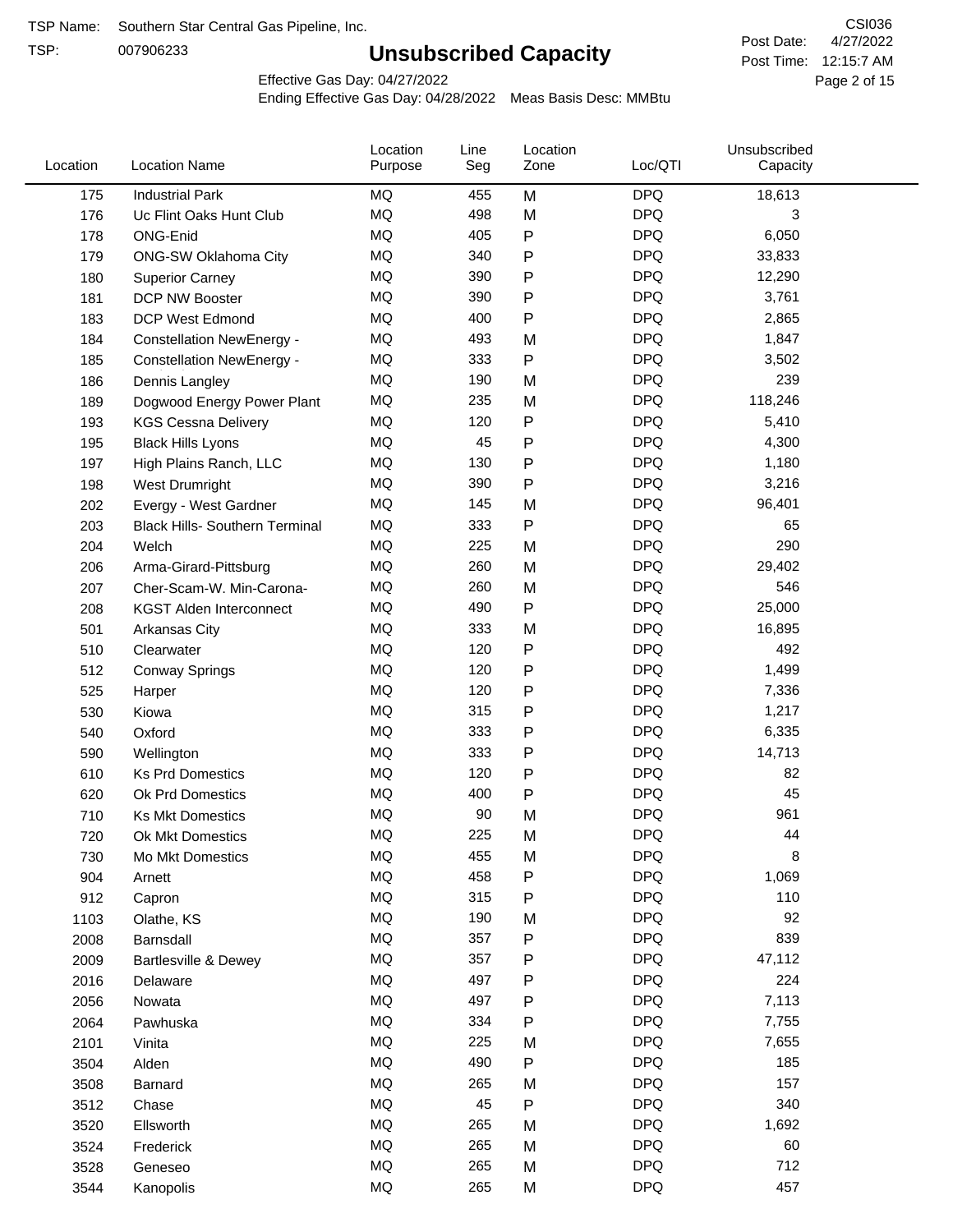TSP: 

# **Unsubscribed Capacity**

4/27/2022 Page 3 of 15 Post Time: 12:15:7 AM CSI036 Post Date:

Unsubscribed

Effective Gas Day: 04/27/2022

Location

Ending Effective Gas Day: 04/28/2022 Meas Basis Desc: MMBtu

Line

Location

| Location | <b>Location Name</b>      | Purpose        | Seg | Zone | Loc/QTI    | Capacity |  |
|----------|---------------------------|----------------|-----|------|------------|----------|--|
| 3548     | Lincoln                   | <b>MQ</b>      | 265 | M    | <b>DPQ</b> | 4,528    |  |
| 3551     | Lucas                     | <b>MQ</b>      | 265 | M    | <b>DPQ</b> | 711      |  |
| 3553     | Luray                     | <b>MQ</b>      | 265 | M    | <b>DPQ</b> | 77       |  |
| 3555     | Minneapolis               | <b>MQ</b>      | 265 | M    | <b>DPQ</b> | 1,424    |  |
| 3572     | Raymond                   | <b>MQ</b>      | 490 | P    | <b>DPQ</b> | 75       |  |
| 3576     | Sylvan Grove              | MQ             | 265 | M    | <b>DPQ</b> | 134      |  |
| 3588     | Vesper                    | MQ             | 265 | M    | <b>DPQ</b> | 42       |  |
| 3608     | <b>Beloit</b>             | MQ             | 265 | M    | <b>DPQ</b> | 12,605   |  |
| 3610     | <b>Burr Oak</b>           | MQ             | 265 | M    | <b>DPQ</b> | 168      |  |
| 3612     | <b>Cawker City</b>        | MQ             | 265 | M    | <b>DPQ</b> | 625      |  |
| 3616     | Downs                     | <b>MQ</b>      | 265 | M    | <b>DPQ</b> | 382      |  |
| 3620     | Esbon                     | MQ             | 265 | M    | <b>DPQ</b> | 63       |  |
| 3624     | Formosa                   | MQ             | 265 | M    | <b>DPQ</b> | 120      |  |
| 3628     | Glen Elder                | MQ             | 265 | M    | <b>DPQ</b> | 125      |  |
| 3640     | Jewell                    | MQ             | 265 | M    | <b>DPQ</b> | 66       |  |
| 3648     | Lebanon                   | <b>MQ</b>      | 265 | M    | <b>DPQ</b> | 178      |  |
| 3652     | Mankato                   | MQ             | 265 | M    | <b>DPQ</b> | 1,807    |  |
| 3654     | Montrose                  | MQ             | 265 | M    | <b>DPQ</b> | 192      |  |
| 3660     | Osborne                   | MQ             | 265 | M    | <b>DPQ</b> | 4,776    |  |
| 3676     | Smith Center              | <b>MQ</b>      | 265 | M    | <b>DPQ</b> | 1,401    |  |
| 4812     | Carthage, Jasper, & Lamar | <b>MQ</b>      | 450 | M    | <b>DPQ</b> | 5,570    |  |
| 5002     | East Liberty Receipt      | M <sub>2</sub> | 260 | M    | <b>RPQ</b> | 42,602   |  |
| 6565     | Murray Gil Plant          | <b>MQ</b>      | 120 | P    | <b>DPQ</b> | 166,038  |  |
| 6704     | Atlanta                   | MQ             | 333 | M    | <b>DPQ</b> | 107      |  |
| 6706     | Augusta & Leon            | <b>MQ</b>      | 295 | P    | <b>DPQ</b> | 46,347   |  |
| 6712     | Benton                    | MQ             | 300 | M    | <b>DPQ</b> | 22       |  |
| 6714     | <b>Burden</b>             | MQ             | 333 | M    | <b>DPQ</b> | 137      |  |
| 6716     | Cambridge                 | MQ             | 333 | M    | <b>DPQ</b> | 83       |  |
| 6720     | Dexter                    | <b>MQ</b>      | 333 | M    | <b>DPQ</b> | 128      |  |
| 6722     | Douglas                   | MQ             | 295 | P    | <b>DPQ</b> | 4,069    |  |
| 6724     | El Dorado                 | MQ             | 300 | M    | <b>DPQ</b> | 14,336   |  |
| 6764     | Potwin                    | <b>MQ</b>      | 300 | M    | <b>DPQ</b> | 125      |  |
| 6780     | Towanda                   | MQ             | 300 | M    | <b>DPQ</b> | 6        |  |
| 6828     | Grenola                   | MQ             | 333 | M    | <b>DPQ</b> | 127      |  |
| 6852     | Madison                   | <b>MQ</b>      | 140 | M    | <b>DPQ</b> | 379      |  |
| 6860     | Olpe                      | MQ             | 140 | M    | <b>DPQ</b> | 129      |  |
| 7158     | <b>OFS Maysville</b>      | M <sub>2</sub> | 385 | P    | <b>RPQ</b> | 2,486    |  |
| 9012     | Circleville               | MQ             | 90  | M    | <b>DPQ</b> | 133      |  |
| 9020     | Everest                   | <b>MQ</b>      | 90  | M    | <b>DPQ</b> | 167      |  |
| 9024     | Fairview                  | MQ             | 90  | M    | <b>DPQ</b> | 171      |  |
| 9026     | <b>Falls City</b>         | MQ             | 90  | M    | <b>DPQ</b> | 12,490   |  |
| 9032     | Hamlin                    | MQ             | 90  | M    | <b>DPQ</b> | 50       |  |
| 9034     | Hiawatha                  | MQ             | 90  | M    | <b>DPQ</b> | 2,895    |  |
| 9036     | Holton                    | <b>MQ</b>      | 90  | M    | <b>DPQ</b> | 4,675    |  |
| 9038     | Horton                    | MQ             | 90  | M    | <b>DPQ</b> | 1,821    |  |
| 9040     | Huron                     | MQ             | 90  | M    | <b>DPQ</b> | 30       |  |
| 9042     | Highland & Robinson       | MQ             | 90  | M    | <b>DPQ</b> | 844      |  |
| 9052     | Morrill                   | <b>MQ</b>      | 90  | M    | <b>DPQ</b> | 228      |  |
| 9054     | Muscotah                  | MQ             | 90  | M    | <b>DPQ</b> | 612      |  |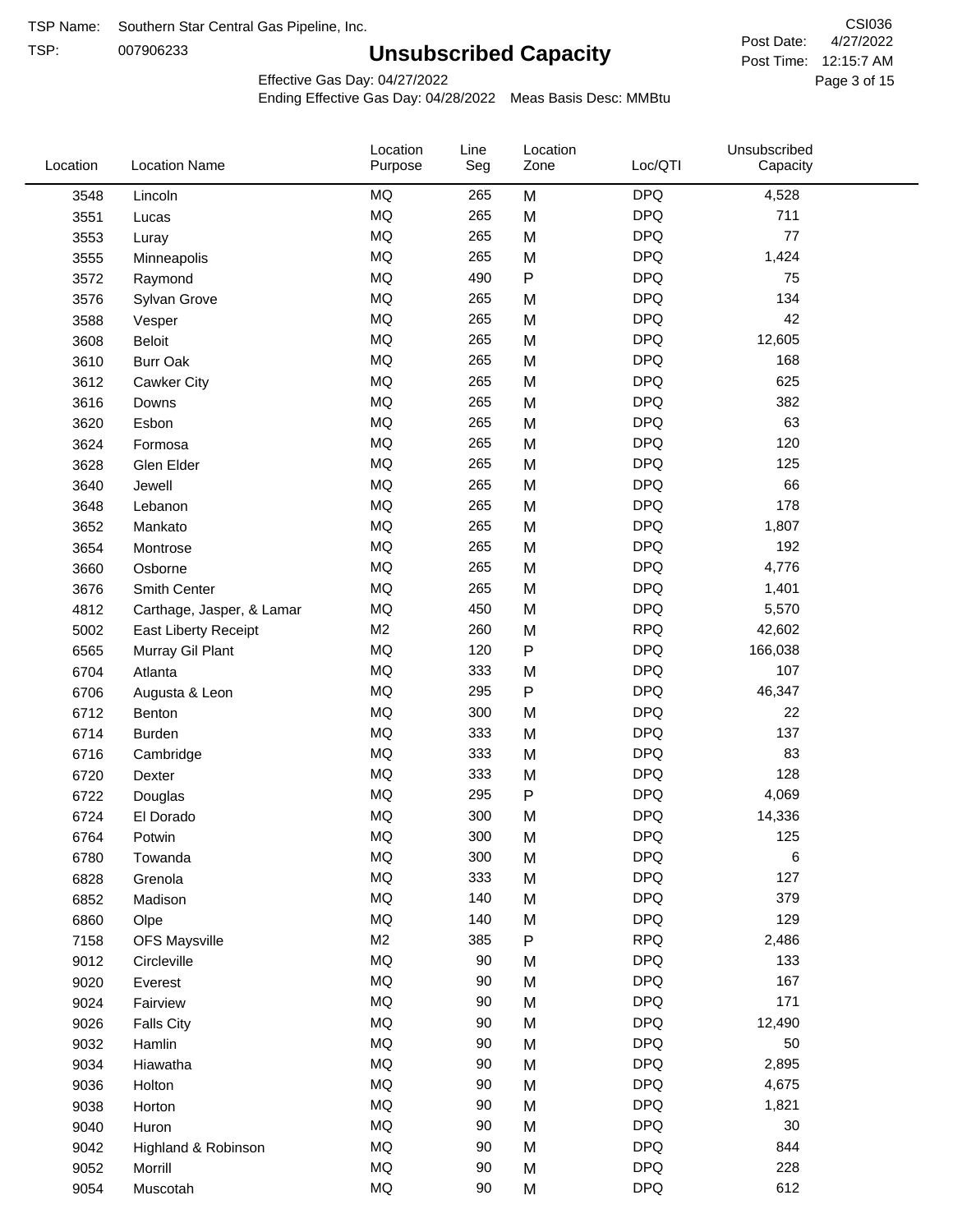TSP:

# **Unsubscribed Capacity**

4/27/2022 Page 4 of 15 Post Time: 12:15:7 AM CSI036 Post Date:

Effective Gas Day: 04/27/2022

| Location | <b>Location Name</b>            | Location<br>Purpose | Line<br>Seg | Location<br>Zone | Loc/QTI    | Unsubscribed<br>Capacity |  |
|----------|---------------------------------|---------------------|-------------|------------------|------------|--------------------------|--|
| 9057     | Netawaka                        | MQ                  | 90          | M                | <b>DPQ</b> | 48                       |  |
| 9059     | Nortonville & Winchester        | MQ                  | 180         | M                | <b>DPQ</b> | 12                       |  |
| 9064     | Oskaloosa                       | MQ                  | 180         | M                | <b>DPQ</b> | 177                      |  |
| 9066     | Ozawkie                         | MQ                  | 180         | M                | <b>DPQ</b> | 231                      |  |
| 9075     | Reserve                         | <b>MQ</b>           | 90          | M                | <b>DPQ</b> | 72                       |  |
| 9079     | Sabetha                         | <b>MQ</b>           | 90          | M                | <b>DPQ</b> | 11,276                   |  |
| 9091     | <b>Valley Falls</b>             | <b>MQ</b>           | 180         | M                | <b>DPQ</b> | 1,271                    |  |
| 9093     | Wathena, Elwood & Troy          | <b>MQ</b>           | 250         | M                | <b>DPQ</b> | 6,996                    |  |
| 9095     | Whiting                         | MQ                  | 90          | M                | <b>DPQ</b> | 40                       |  |
| 9097     | Willis                          | <b>MQ</b>           | 90          | M                | <b>DPQ</b> | 208                      |  |
| 9657     | South Glavin, KS TB             | MQ                  | 145         | M                | <b>DPQ</b> | 36,000                   |  |
| 9835     | Hutchinson                      | MQ                  | 490         | P                | <b>DPQ</b> | 279                      |  |
| 10731    | Chelin Pld                      | M <sub>2</sub>      | 315         | P                | <b>RPQ</b> | 12,086                   |  |
| 10847    | Olathe, KS East TB              | <b>MQ</b>           | 145         | M                | <b>DPQ</b> | 1,000                    |  |
| 10997    | EGT Jane - Receipt              | M <sub>2</sub>      | 423         | M                | <b>RPQ</b> | 146,982                  |  |
| 11138    | Anr Brown Emergency             | M <sub>2</sub>      | 90          | M                | <b>RPQ</b> | 23,860                   |  |
| 11377    | Transwestern Canadian - Rec.    | M <sub>2</sub>      | 458         | P                | <b>RPQ</b> | 56,705                   |  |
| 11435    | <b>OkTex Marsh Interconnect</b> | M <sub>2</sub>      | 458         | P                | <b>RPQ</b> | 47,447                   |  |
| 11704    | Alba-Purcell-Neck City          | MQ                  | 450         | M                | <b>DPQ</b> | 77                       |  |
| 11709    | Carl Junction                   | MQ                  | 260         | M                | <b>DPQ</b> | 3,766                    |  |
| 11712    | Carterville                     | MQ                  | 450         | M                | <b>DPQ</b> | 6,134                    |  |
| 11716    | Duenweg                         | MQ                  | 450         | M                | <b>DPQ</b> | 1,984                    |  |
| 11740    | Joplin-Galloway                 | <b>MQ</b>           | 450         | M                | <b>DPQ</b> | 44,900                   |  |
| 11772    | <b>Reddings Mill</b>            | <b>MQ</b>           | 225         | M                | <b>DPQ</b> | 370                      |  |
| 11776    | Saginaw                         | <b>MQ</b>           | 450         | M                | <b>DPQ</b> | 82                       |  |
| 11778    | Smithfield                      | MQ                  | 260         | M                | <b>DPQ</b> | 50                       |  |
| 11779    | <b>Stones Corner</b>            | <b>MQ</b>           | 450         | M                | <b>DPQ</b> | 67                       |  |
| 11792    | Webb City                       | <b>MQ</b>           | 450         | M                | <b>DPQ</b> | 3,052                    |  |
| 12723    | DCP - Kingfisher                | M <sub>2</sub>      | 400         | P                | <b>RPQ</b> | 12,876                   |  |
| 12782    | Herndon Pld                     | M <sub>2</sub>      | 333         | M                | <b>RPQ</b> | 2,822                    |  |
| 13011    | <b>OGT Mutual</b>               | M <sub>2</sub>      | 458         | P                | <b>RPQ</b> | 102,797                  |  |
| 13144    | Own Resources - Waverly         | M <sub>2</sub>      | 490         | P                | <b>RPQ</b> | 29,475                   |  |
| 13194    | <b>Superior Carney Plant</b>    | M <sub>2</sub>      | 390         | P                | <b>RPQ</b> | 36,616                   |  |
| 13565    | St. Francis                     | M <sub>2</sub>      | 490         | Ρ                | <b>RPQ</b> | 17,798                   |  |
| 13604    | Olathe, KS Naval Base TB        | MQ                  | 190         | M                | <b>DPQ</b> | 4,000                    |  |
| 13644    | Kansas City, Kansas             | MQ                  | 115         | M                | <b>DPQ</b> | 170,108                  |  |
| 13735    | State Line Pld                  | M <sub>2</sub>      | 490         | P                | <b>RPQ</b> | 15,750                   |  |
| 13745    | Kansas City, MO                 | MQ                  | 195         | M                | <b>DPQ</b> | 165,756                  |  |
| 13746    | Grain Valley & Lake Lotawana    | MQ                  | 235         | M                | <b>DPQ</b> | 193,050                  |  |
| 13747    | Kentucky Avenue                 | MQ                  | 235         | M                | <b>DPQ</b> | 60,000                   |  |
| 13748    | 47th & 71st & Stateline         | MQ                  | 115         | M                | <b>DPQ</b> | 267,453                  |  |
| 13906    | Bonny Reservoir Pld             | M <sub>2</sub>      | 490         | P                | <b>RPQ</b> | 44,606                   |  |
| 14027    | Mullendore Pld                  | M <sub>2</sub>      | 335         | Ρ                | <b>RPQ</b> | 6,646                    |  |
| 14155    | Chase County Pld                | M <sub>2</sub>      | 140         | M                | <b>RPQ</b> | 3,841                    |  |
| 14377    | DCP Mustang Plt                 | M <sub>2</sub>      | 340         | Ρ                | <b>RPQ</b> | 11,744                   |  |
| 14391    | <b>REP - North Williams</b>     | M <sub>2</sub>      | 495         | M                | <b>RPQ</b> | 32,434                   |  |
| 14513    | Cimarron Pipeline               | M <sub>2</sub>      | 315         | P                | <b>RPQ</b> | 9,761                    |  |
| 14872    | Own Resources - Wray            | M <sub>2</sub>      | 490         | P                | <b>RPQ</b> | 16,513                   |  |
| 14965    | CIG Riner                       | M <sub>2</sub>      | 490         | P                | <b>RPQ</b> | 51,538                   |  |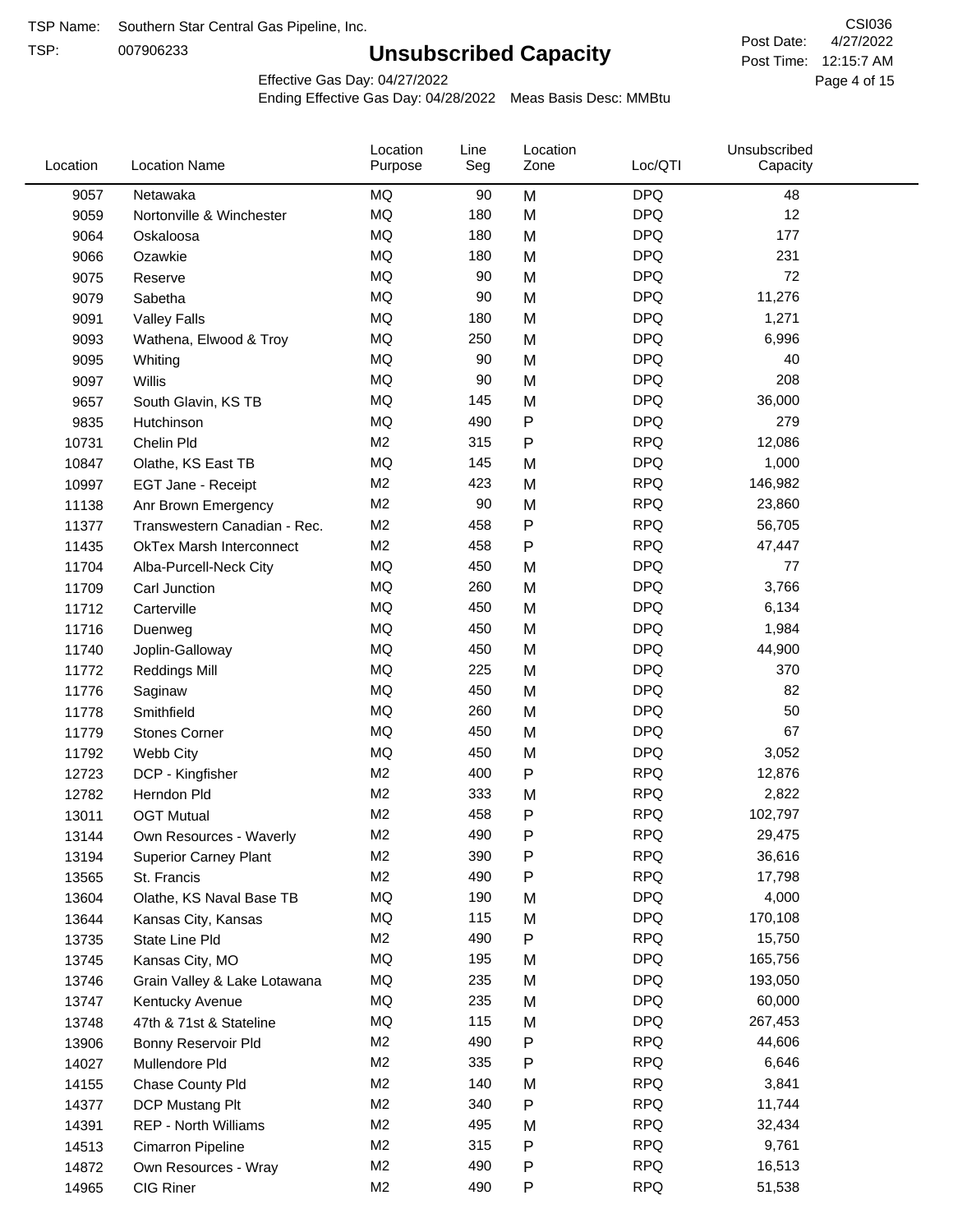TSP:

# **Unsubscribed Capacity**

4/27/2022 Page 5 of 15 Post Time: 12:15:7 AM CSI036 Post Date:

Effective Gas Day: 04/27/2022

| Location | <b>Location Name</b>               | Location<br>Purpose | Line<br>Seg | Location<br>Zone | Loc/QTI    | Unsubscribed<br>Capacity |  |
|----------|------------------------------------|---------------------|-------------|------------------|------------|--------------------------|--|
| 14971    | <b>KGST Ark River</b>              | M2                  | 130         | $\mathsf{P}$     | <b>RPQ</b> | 56,934                   |  |
| 15011    | <b>EOIT Noble</b>                  | M <sub>2</sub>      | 400         | ${\sf P}$        | <b>RPQ</b> | 46,050                   |  |
| 15012    | Cleveland Mo                       | <b>MQ</b>           | 235         | M                | <b>DPQ</b> | 26                       |  |
| 15020    | East Lynne & Garden City           | MQ                  | 235         | M                | <b>DPQ</b> | 830                      |  |
| 15024    | Freeman                            | <b>MQ</b>           | 235         | M                | <b>DPQ</b> | 76                       |  |
| 15032    | Holden                             | <b>MQ</b>           | 235         | M                | <b>DPQ</b> | 4,017                    |  |
| 15044    | Kingsville                         | MQ                  | 235         | M                | <b>DPQ</b> | 41                       |  |
| 15050    | Lone Jack                          | MQ                  | 235         | M                | <b>DPQ</b> | 288                      |  |
| 15064    | Peculiar                           | <b>MQ</b>           | 235         | M                | <b>DPQ</b> | 2,265                    |  |
| 15066    | Pleasant Hill                      | MQ                  | 235         | M                | <b>DPQ</b> | 4,776                    |  |
| 15117    | Hulah                              | M <sub>2</sub>      | 335         | P                | <b>RPQ</b> | 2,730                    |  |
| 15142    | <b>EOIT McClain</b>                | M <sub>2</sub>      | 385         | P                | <b>RPQ</b> | 91,338                   |  |
| 15216    | Dearborn MO                        | <b>MQ</b>           | 250         | M                | <b>DPQ</b> | 1,372                    |  |
| 15223    | Nimrod                             | M <sub>2</sub>      | 340         | ${\sf P}$        | <b>RPQ</b> | 23,446                   |  |
| 15236    | Questar Skull Creek                | M <sub>2</sub>      | 490         | P                | <b>RPQ</b> | 49,874                   |  |
| 15253    | DCP - Cimarron Plant               | M <sub>2</sub>      | 458         | ${\sf P}$        | <b>RPQ</b> | 117,425                  |  |
| 15256    | New Market & Trimble               | <b>MQ</b>           | 250         | M                | <b>DPQ</b> | 92                       |  |
| 15266    | <b>CIG Floris</b>                  | M <sub>2</sub>      | 315         | P                | <b>RPQ</b> | 81,012                   |  |
| 15300    | <b>OFS</b> Stateline               | M <sub>2</sub>      | 458         | ${\sf P}$        | <b>RPQ</b> | 48,284                   |  |
| 15343    | St. Francis Pld                    | M <sub>2</sub>      | 490         | P                | <b>RPQ</b> | 13,960                   |  |
| 15405    | Golden Gas Pld                     | M <sub>2</sub>      | 315         | P                | <b>RPQ</b> | 25,274                   |  |
| 15430    | Velma Gas Plant                    | M <sub>2</sub>      | 385         | P                | <b>RPQ</b> | 53,846                   |  |
| 15433    | Scout - Satanta                    | M <sub>2</sub>      | 130         | P                | <b>RPQ</b> | 185,442                  |  |
| 15857    | DCP - Sholem                       | M <sub>2</sub>      | 385         | P                | <b>RPQ</b> | 2,182                    |  |
| 15907    | Cowley Gas Systems, LLC            | M <sub>2</sub>      | 333         | M                | <b>RPQ</b> | 3,084                    |  |
| 16013    | South Olathe TB                    | <b>MQ</b>           | 145         | M                | <b>DPQ</b> | 24,000                   |  |
| 16289    | Scout - Jayhawk                    | M <sub>2</sub>      | 130         | P                | <b>RPQ</b> | 125,886                  |  |
| 16294    | Wamsutter - Echo Springs           | M <sub>2</sub>      | 490         | P                | <b>RPQ</b> | 223,278                  |  |
| 16376    | Salt Plains Storage                | M <sub>2</sub>      | 315         | P                | <b>RPQ</b> | 225,257                  |  |
| 16453    | <b>ETC Texas Pipeline Beaver</b>   | M <sub>2</sub>      | 315         | P                | <b>RPQ</b> | 86,510                   |  |
| 16478    | Envirotek Fuel Systems Inc         | M <sub>2</sub>      | 497         | P                | <b>RPQ</b> | 4,818                    |  |
| 16508    | Blue Jacket                        | <b>MQ</b>           | 225         | M                | <b>DPQ</b> | 81                       |  |
| 16516    | Commerce                           | MQ                  | 225         | M                | <b>DPQ</b> | 6,869                    |  |
| 16532    | Hockerville                        | $\sf{MQ}$           | 225         | M                | <b>DPQ</b> | 219                      |  |
| 16534    | Quapaw                             | M <sub>2</sub>      | 225         | M                | <b>RPQ</b> | 29,362                   |  |
| 16552    | Miami                              | MQ                  | 225         | M                | <b>DPQ</b> | 28,664                   |  |
| 16562    | Republican                         | M2                  | 490         | P                | <b>RPQ</b> | 108,219                  |  |
| 16568    | Quapaw                             | MQ                  | 225         | M                | <b>DPQ</b> | 342                      |  |
| 16582    | EnergyVest - W Lenapah             | M2                  | 225         | M                | <b>RPQ</b> | 17,625                   |  |
| 16583    | Cranor Tap                         | M2                  | 497         | P                | <b>RPQ</b> | 6,060                    |  |
| 16584    | Oneok Westex Hemphill              | M2                  | 458         | Ρ                | <b>RPQ</b> | 54,887                   |  |
| 16592    | <b>TIGT Sugar Creek</b>            | M2                  | 235         | M                | <b>RPQ</b> | 15,186                   |  |
| 16593    | <b>TIGT Glavin</b>                 | M <sub>2</sub>      | 190         | M                | <b>RPQ</b> | 113,678                  |  |
| 16604    | Osage Hills                        | M <sub>2</sub>      | 357         | P                | <b>RPQ</b> | 10,303                   |  |
| 16620    | ETC Texas Pipeline Canadian        | M <sub>2</sub>      | 458         | P                | <b>RPQ</b> | 39,194                   |  |
| 16621    | <b>ETC Texas Pipeline Hemphill</b> | M <sub>2</sub>      | 458         | Ρ                | <b>RPQ</b> | 61,340                   |  |
| 16667    | ECQ Pipeline - Powell              | M2                  | 117         | M                | <b>RPQ</b> | 13,610                   |  |
| 16679    | Fox Plant                          | M <sub>2</sub>      | 385         | P                | <b>RPQ</b> | 5,174                    |  |
| 16746    | Roxanna                            | M <sub>2</sub>      | 495         | M                | <b>RPQ</b> | 4,505                    |  |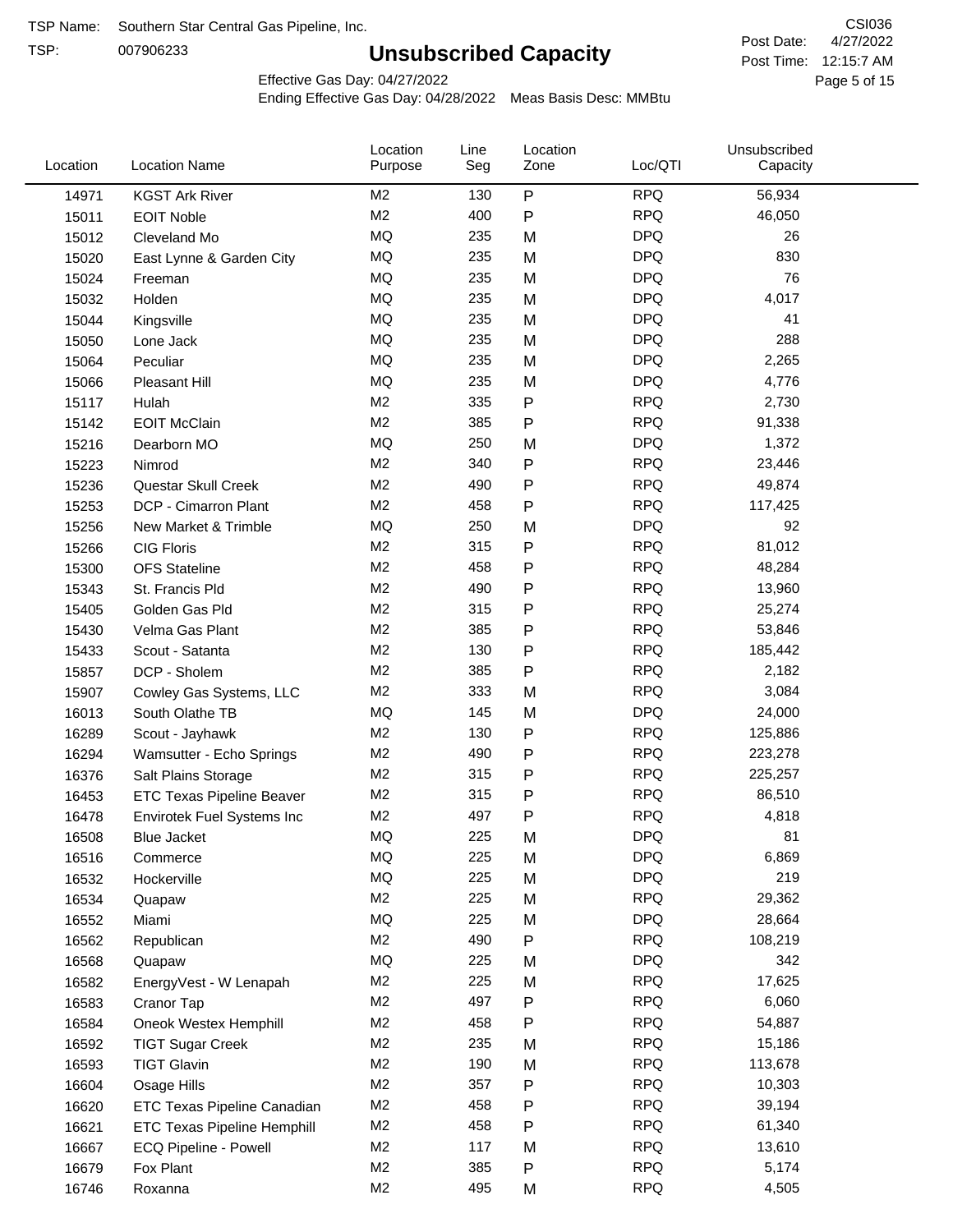TSP:

# **Unsubscribed Capacity**

4/27/2022 Page 6 of 15 Post Time: 12:15:7 AM CSI036 Post Date:

Effective Gas Day: 04/27/2022

| Location | <b>Location Name</b>                | Location<br>Purpose | Line<br>Seg | Location<br>Zone | Loc/QTI    | Unsubscribed<br>Capacity |  |
|----------|-------------------------------------|---------------------|-------------|------------------|------------|--------------------------|--|
| 16747    | RedBud-Thayer Tap                   | M2                  | 495         | M                | <b>RPQ</b> | 4,872                    |  |
| 16750    | Dilworth Rms                        | M <sub>2</sub>      | 333         | P                | <b>RPQ</b> | 5,334                    |  |
| 16757    | River Rock - Fireside               | M <sub>2</sub>      | 495         | M                | <b>RPQ</b> | 66,400                   |  |
| 16774    | River Rock - E Lenapah              | M <sub>2</sub>      | 225         | M                | <b>RPQ</b> | 17,605                   |  |
| 16794    | <b>NNG Kiowa</b>                    | M <sub>2</sub>      | 130         | P                | <b>RPQ</b> | 73,872                   |  |
| 16798    | <b>Endeavor Energy Resources</b>    | M <sub>2</sub>      | 225         | M                | <b>RPQ</b> | 9,982                    |  |
| 16802    | Sunwest                             | M <sub>2</sub>      | 117         | M                | <b>RPQ</b> | 6,183                    |  |
| 16806    | Bluco- East Wann                    | M <sub>2</sub>      | 225         | M                | <b>RPQ</b> | 8,850                    |  |
| 16807    | <b>Bitter Creek Eckley Pld-Yuma</b> | M <sub>2</sub>      | 490         | P                | <b>RPQ</b> | 35,096                   |  |
| 16812    | <b>RiverGas</b>                     | M <sub>2</sub>      | 95          | M                | <b>RPQ</b> | 5,590                    |  |
| 16813    | Cheyenne Plains - Sand Dune         | M <sub>2</sub>      | 130         | P                | <b>RPQ</b> | 395,434                  |  |
| 16817    | <b>Midwest Energy</b>               | M <sub>2</sub>      | 495         | M                | <b>RPQ</b> | 7,179                    |  |
| 16819    | River Rock- Keeton                  | M <sub>2</sub>      | 225         | M                | <b>RPQ</b> | 9,535                    |  |
| 16820    | Superior - Hemphill                 | M <sub>2</sub>      | 458         | Ρ                | <b>RPQ</b> | 50,052                   |  |
| 16821    | Yuma West                           | M <sub>2</sub>      | 490         | Ρ                | <b>RPQ</b> | 15,688                   |  |
| 16822    | Jayhawk PLD                         | M <sub>2</sub>      | 95          | M                | <b>RPQ</b> | 4,292                    |  |
| 16824    | Coon Creek                          | M <sub>2</sub>      | 497         | P                | <b>RPQ</b> | 8,858                    |  |
| 16835    | Shiloh                              | M <sub>2</sub>      | 495         | M                | <b>RPQ</b> | 8,573                    |  |
| 16836    | Evergy - South Harper               | MQ                  | 235         | M                | <b>DPQ</b> | 86,400                   |  |
| 16837    | <b>EKAE Ethanol Plant</b>           | MQ                  | 496         | M                | <b>DPQ</b> | 1,397                    |  |
| 16840    | Nearman Creek Power Plant           | MQ                  | 195         | M                | <b>DPQ</b> | 28,800                   |  |
| 16844    | <b>Montgomery County</b>            | M <sub>2</sub>      | 260         | M                | <b>RPQ</b> | 8,000                    |  |
| 16848    | Colt-Liberty                        | M <sub>2</sub>      | 260         | M                | <b>RPQ</b> | 4,000                    |  |
| 16849    | City of Mulvane Power Plant         | MQ                  | 120         | P                | <b>DPQ</b> | 2,880                    |  |
| 16850    | Escalera - Cow Creek                | M <sub>2</sub>      | 490         | Ρ                | <b>RPQ</b> | 66,094                   |  |
| 16852    | Southeastern KS P/L Wilson          | M <sub>2</sub>      | 495         | M                | <b>RPQ</b> | 60,000                   |  |
| 16857    | Superior - Cashion                  | M <sub>2</sub>      | 400         | Ρ                | <b>RPQ</b> | 10,482                   |  |
| 16862    | Superior - Perkins                  | M <sub>2</sub>      | 390         | Ρ                | <b>RPQ</b> | 21,660                   |  |
| 16865    | RedBud-Mound Valley                 | M <sub>2</sub>      | 260         | M                | <b>RPQ</b> | 8,000                    |  |
| 16871    | <b>TIGT Grant</b>                   | M <sub>2</sub>      | 130         | Ρ                | <b>RPQ</b> | 50,000                   |  |
| 16872    | River Rock - Jayhawk                | M <sub>2</sub>      | 495         | M                | <b>RPQ</b> | 57,579                   |  |
| 16873    | Layne Energy Sycamore               | M <sub>2</sub>      | 495         | Μ                | <b>RPQ</b> | 15,000                   |  |
| 16875    | Crenshaw Road                       | MQ                  | 455         | M                | <b>DPQ</b> | 33,611                   |  |
| 16877    | Acme Energy Services, Inc.          | M <sub>2</sub>      | 260         | M                | <b>RPQ</b> | 8,000                    |  |
| 16880    | Cottonwood                          | M <sub>2</sub>      | 235         | M                | <b>RPQ</b> | 1,000                    |  |
| 16883    | Cherryvale Boorigie PLd             | M <sub>2</sub>      | 495         | M                | <b>RPQ</b> | 34,135                   |  |
| 16884    | Keystone Delivery                   | MQ                  | 390         | Ρ                | <b>DPQ</b> | 6,067                    |  |
| 16890    | ADM/Deerfield                       | MQ                  | 95          | M                | <b>DPQ</b> | 6,078                    |  |
| 16891    | <b>KP Liberty</b>                   | M <sub>2</sub>      | 260         | M                | <b>RPQ</b> | 8,300                    |  |
| 16897    | REP - South Williams                | M <sub>2</sub>      | 117         | M                | <b>RPQ</b> | 30,198                   |  |
| 16905    | NEOK Production Company,            | M <sub>2</sub>      | 225         | M                | <b>RPQ</b> | 7,970                    |  |
| 16908    | River Rock - Ft. Scott              | M <sub>2</sub>      | 495         | M                | <b>RPQ</b> | 54,600                   |  |
| 16911    | Evergy - Lake Road                  | MQ                  | 250         | M                | <b>DPQ</b> | 34,400                   |  |
| 16912    | Targa - Waynoka                     | M <sub>2</sub>      | 315         | Ρ                | <b>RPQ</b> | 157,111                  |  |
| 16916    | Kansas Ethanol, LLC                 | MQ                  | 490         | P                | <b>DPQ</b> | 3,500                    |  |
| 16917    | Downstream Casino                   | MQ                  | 225         | M                | <b>DPQ</b> | 1,510                    |  |
| 16918    | Show Me Ethanol                     | MQ                  | 425         | M                | <b>DPQ</b> | 6,623                    |  |
| 16922    | <b>Timberline Energy</b>            | M <sub>2</sub>      | 340         | Ρ                | <b>RPQ</b> | 6,846                    |  |
| 16923    | <b>Mid-Continent Market</b>         | MQ                  | 120         | P                | <b>DPQ</b> | 30,000                   |  |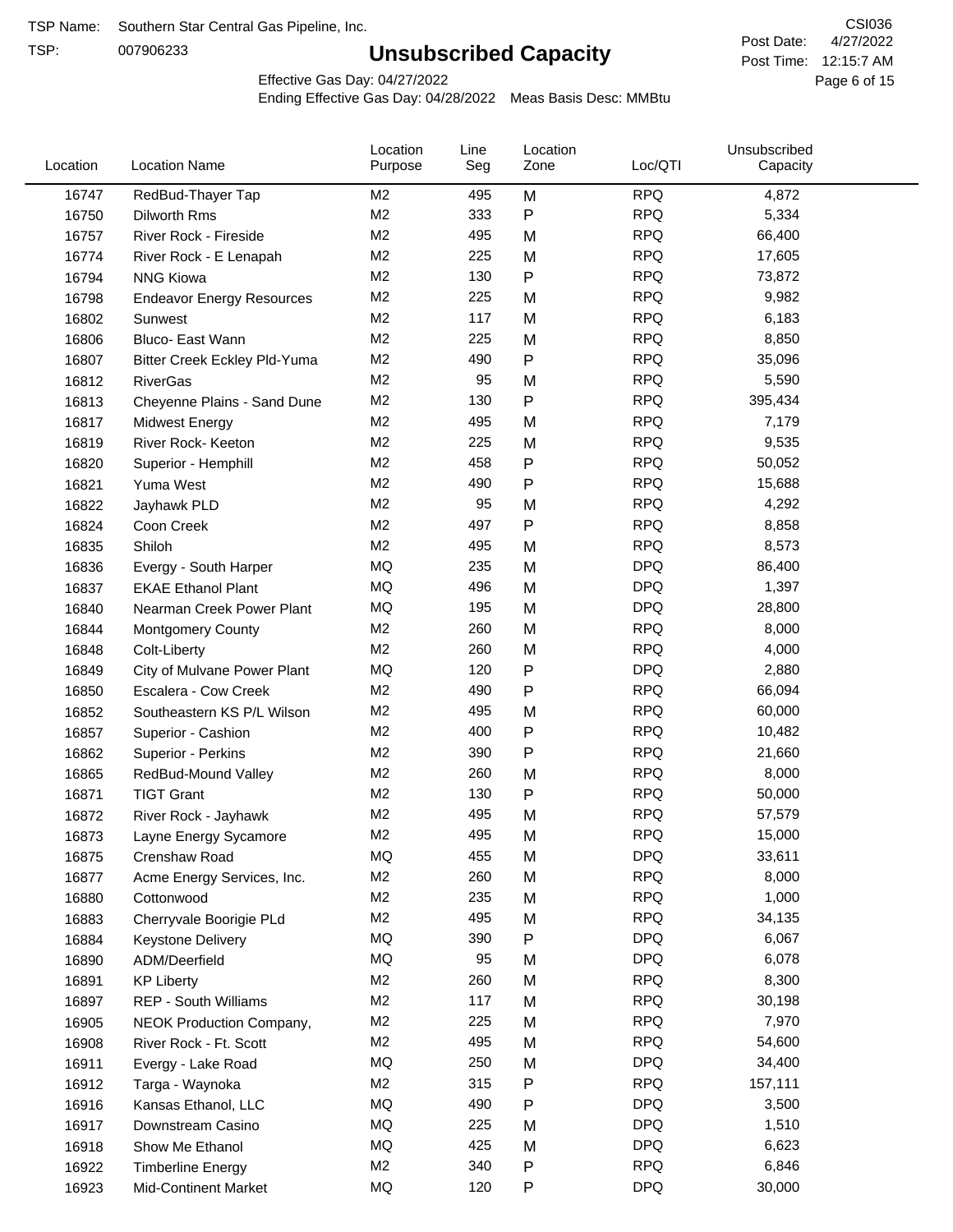TSP:

# **Unsubscribed Capacity**

4/27/2022 Page 7 of 15 Post Time: 12:15:7 AM CSI036 Post Date:

Effective Gas Day: 04/27/2022

| Location | <b>Location Name</b>                | Location<br>Purpose | Line<br>Seg | Location<br>Zone | Loc/QTI    | Unsubscribed<br>Capacity |  |
|----------|-------------------------------------|---------------------|-------------|------------------|------------|--------------------------|--|
| 16931    | Midwest Energy - Goodman            | MQ                  | 490         | P                | <b>DPQ</b> | 8,000                    |  |
| 16933    | Westar Emporia Energy               | MQ                  | 140         | M                | <b>DPQ</b> | 106,202                  |  |
| 16935    | River Rock - Graybill               | M <sub>2</sub>      | 260         | M                | <b>RPQ</b> | 23,168                   |  |
| 16941    | REP - Independence CDP              | M2                  | 117         | M                | <b>RPQ</b> | 29,270                   |  |
| 16942    | <b>Big Timber</b>                   | M2                  | 490         | Ρ                | <b>RPQ</b> | 49,356                   |  |
| 16945    | <b>ETC Texas Pipeline Antelope</b>  | M2                  | 458         | P                | <b>RPQ</b> | 110,000                  |  |
| 16949    | Summit Branson                      | MQ                  | 455         | M                | <b>DPQ</b> | 62,208                   |  |
| 16952    | <b>Overland Park</b>                | MQ                  | 115         | M                | <b>DPQ</b> | 77,485                   |  |
| 16953    | Merriam                             | MQ                  | 115         | M                | <b>DPQ</b> | 123,624                  |  |
| 16955    | Mustang Gas Products, LLC           | M <sub>2</sub>      | 405         | Ρ                | <b>RPQ</b> | 25,550                   |  |
| 16956    | Superior - Ford                     | M <sub>2</sub>      | 130         | P                | <b>RPQ</b> | 17,375                   |  |
| 16962    | Summit Sedalia                      | MQ                  | 235         | M                | <b>DPQ</b> | 0                        |  |
| 16967    | Noble Energy - Lilli                | M2                  | 490         | P                | <b>RPQ</b> | 40,863                   |  |
| 16972    | <b>ONG Norman</b>                   | MQ                  | 385         | Ρ                | <b>DPQ</b> | 40                       |  |
| 16975    | Superior - Spring Creek             | M <sub>2</sub>      | 315         | Ρ                | <b>RPQ</b> | 7,680                    |  |
| 16976    | Bettis Asphalt & Construction       | MQ                  | 180         | M                | <b>DPQ</b> | 3,216                    |  |
| 16977    | <b>KGS Kansas Star Casino</b>       | MQ                  | 333         | Ρ                | <b>DPQ</b> | 144                      |  |
| 16980    | <b>Black Hills Colwich</b>          | MQ                  | 120         | Ρ                | <b>DPQ</b> | 9,995                    |  |
| 16981    | Superior - Bellmon                  | M <sub>2</sub>      | 380         | Ρ                | <b>RPQ</b> | 63,800                   |  |
| 16983    | DCP Midstream - Ellis               | MQ                  | 458         | P                | <b>DPQ</b> | 6,702                    |  |
| 16988    | Atmos Energy - W. Lawrence          | MQ                  | 180         | M                | <b>DPQ</b> | 127                      |  |
| 16991    | Williams Midstream North Alva       | <b>MQ</b>           | 315         | Ρ                | <b>DPQ</b> | 1,992                    |  |
| 16992    | <b>ONG Ottawa</b>                   | MQ                  | 225         | M                | <b>DPQ</b> | 0                        |  |
| 16993    | Farmer's Gas                        | MQ                  | 130         | Ρ                | <b>DPQ</b> | 9,000                    |  |
| 16996    | Scout Sublette Delivery             | MQ                  | 130         | Ρ                | <b>DPQ</b> | 100                      |  |
| 16997    | Devon Energy Medford Station        | M <sub>2</sub>      | 315         | Ρ                | <b>RPQ</b> | 30,000                   |  |
| 16998    | Cheyenne Light, Fuel and            | MQ                  | 490         | P                | <b>DPQ</b> | 90,800                   |  |
| 16999    | ETC - Crescent                      | M2                  | 400         | P                | <b>RPQ</b> | 35,000                   |  |
| 17000    | Bourbon County, KS -                | MQ                  | 95          | M                | <b>DPQ</b> | 1                        |  |
| 17003    | Sunflower Electric Rubart           | MQ                  | 130         | Ρ                | <b>DPQ</b> | 48,808                   |  |
| 17004    | <b>NGPL Beaver</b>                  | MQ                  | 315         | Ρ                | <b>DPQ</b> | 175,000                  |  |
| 17005    | ETC - Rose Valley (Delivery)        | MQ                  | 315         | Ρ                | <b>DPQ</b> | 5,000                    |  |
| 17006    | ETC - Rose Valley                   | M2                  | 315         | P                | <b>RPQ</b> | 195,226                  |  |
| 17008    | OMPA Lamb                           | MQ                  | 335         | P                | <b>DPQ</b> | 51,383                   |  |
| 17009    | <b>Grasslands Energy Centennial</b> | M <sub>2</sub>      | 490         | Ρ                | <b>RPQ</b> | 25,000                   |  |
| 17010    | Noble Keota Receipt                 | M <sub>2</sub>      | 490         | Ρ                | <b>RPQ</b> | 52,200                   |  |
| 17011    | Noble Keota Delivery                | MQ                  | 490         | Ρ                | <b>DPQ</b> | 52,200                   |  |
| 17013    | Enlink - Battle Ridge               | M <sub>2</sub>      | 390         | Ρ                | <b>RPQ</b> | 31,824                   |  |
| 17021    | <b>TIGT Yuma</b>                    | M <sub>2</sub>      | 490         | Ρ                | <b>RPQ</b> | 24,562                   |  |
| 17033    | Kickapoo Nation School              | MQ                  | 90          | M                | <b>DPQ</b> | 300                      |  |
| 17034    | ENVIA Energy Oklahoma City,         | MQ                  | 400         | P                | <b>DPQ</b> | 3,888                    |  |
| 17035    | Ameren Columbia                     | MQ                  | 235         | M                | <b>DPQ</b> | 35,512                   |  |
| 17036    | <b>Coffeyville Resources</b>        | MQ                  | 260         | M                | <b>DPQ</b> | 39,992                   |  |
| 17050    | Atmos - Forest View                 | MQ                  | 190         | M                | <b>DPQ</b> | 4,058                    |  |
| 17052    | ONG NW Oklahoma City                | MQ                  | 340         | Ρ                | <b>DPQ</b> | 39,000                   |  |
| 17054    | <b>ONG Guthrie</b>                  | MQ                  | 400         | Ρ                | <b>DPQ</b> | 4,799                    |  |
| 17055    | <b>ETC Texas Pipeline Nash</b>      | MQ                  | 458         | Ρ                | <b>DPQ</b> | 1,500                    |  |
| 17056    | Blue Mountain - Chisholm Trail      | M <sub>2</sub>      | 340         | Ρ                | <b>RPQ</b> | 72,000                   |  |
| 17057    | City of Tonkawa                     | MQ                  | 380         | P                | <b>DPQ</b> | 3,000                    |  |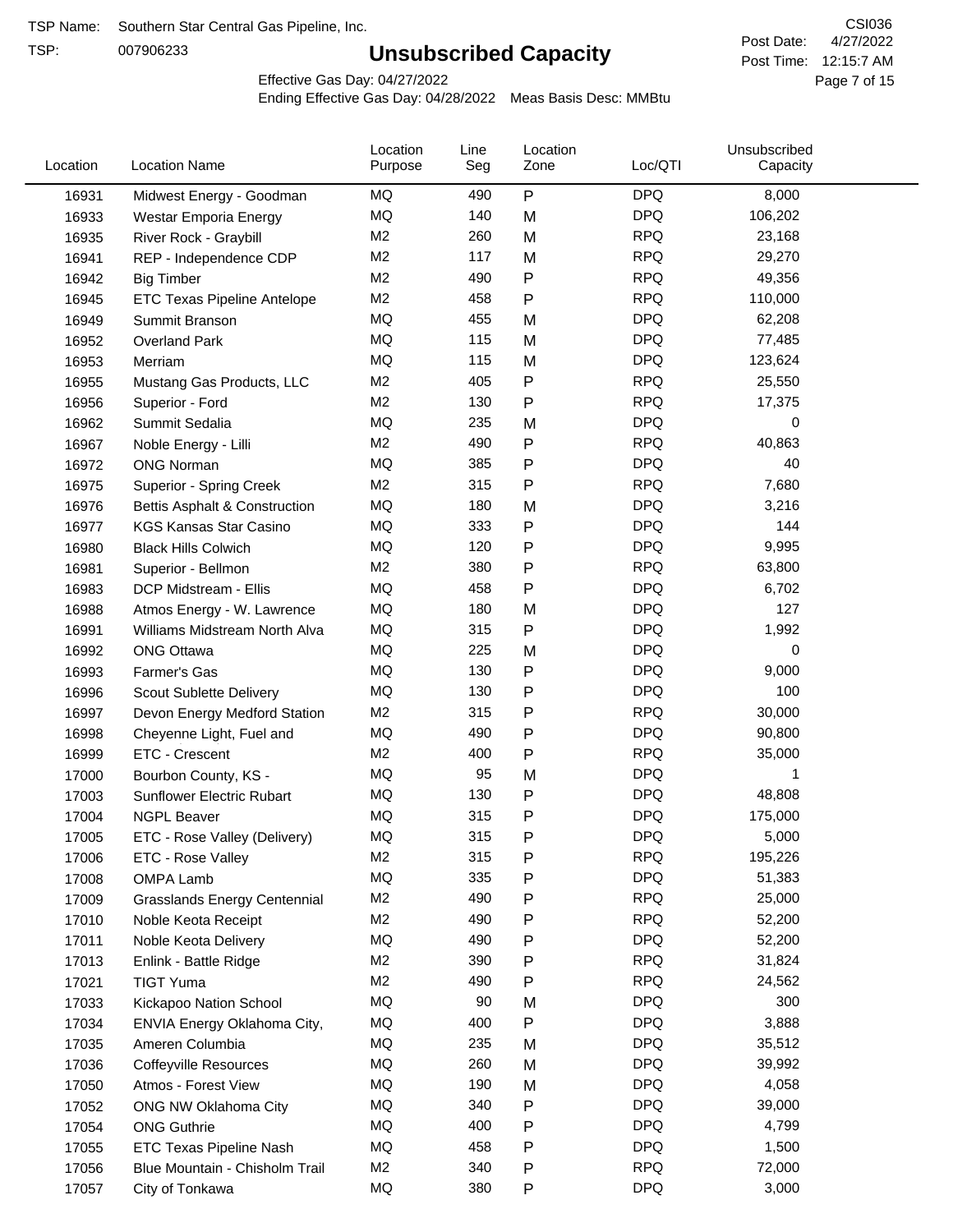TSP:

# **Unsubscribed Capacity**

4/27/2022 Page 8 of 15 Post Time: 12:15:7 AM CSI036 Post Date:

Effective Gas Day: 04/27/2022

| Location | <b>Location Name</b>           | Location<br>Purpose | Line<br>Seg | Location<br>Zone | Loc/QTI    | Unsubscribed<br>Capacity |  |
|----------|--------------------------------|---------------------|-------------|------------------|------------|--------------------------|--|
| 17058    | RPP - Hamm Landfill            | M <sub>2</sub>      | 195         | M                | <b>RPQ</b> | 2,500                    |  |
| 17060    | Atmos-Elk City                 | MQ                  | 87          | M                | <b>DPQ</b> | 216                      |  |
| 17064    | Koch - Enid                    | MQ                  | 405         | P                | <b>DPQ</b> | 0                        |  |
| 17065    | Canyon - Redcliff (Receipt)    | M <sub>2</sub>      | 458         | P                | <b>RPQ</b> | 180,000                  |  |
| 17066    | Canyon - Redcliff (Delivery)   | <b>MQ</b>           | 458         | P                | <b>DPQ</b> | 6,175                    |  |
| 17067    | Blue Mountain - Chisholm Trail | M2                  | 340         | P                | <b>RPQ</b> | 70,000                   |  |
| 17068    | <b>EOIT Alfalfa</b>            | M <sub>2</sub>      | 458         | Ρ                | <b>RPQ</b> | 200,000                  |  |
| 17069    | <b>NGPL Carter</b>             | <b>MQ</b>           | 385         | P                | <b>DPQ</b> | 65,000                   |  |
| 17080    | <b>ONEOK Bakken Pipeline</b>   | MQ                  | 490         | P                | <b>DPQ</b> | 360                      |  |
| 17086    | NGPL - Mutual                  | <b>MQ</b>           | 458         | P                | <b>DPQ</b> | 150,000                  |  |
| 17087    | REX-St.Joe                     | M2                  | 250         | M                | <b>RPQ</b> | 78,606                   |  |
| 17091    | OGT - Maysville                | M2                  | 385         | P                | <b>RPQ</b> | 110,000                  |  |
| 17096    | Northern Natural-Kiowa         | <b>MQ</b>           | 130         | P                | <b>DPQ</b> | 100,000                  |  |
| 17104    | Black Hills - Plevna, KS TB    | <b>MQ</b>           | 130         | Ρ                | <b>DPQ</b> | 480                      |  |
| 17105    | WIC - Cheyenne Hub             | M2                  | 490         | P                | <b>RPQ</b> | 144,000                  |  |
| 17113    | NGPL - Ford County Receipt     | M <sub>2</sub>      | 130         | P                | <b>RPQ</b> | 190,400                  |  |
| 17119    | Waste Mgmt RNG Receipt         | M2                  | 400         | P                | <b>RPQ</b> | 2,976                    |  |
| 17404    | Anderson                       | MQ                  | 423         | M                | <b>DPQ</b> | 1,130                    |  |
| 17406    | Ash Grove, Walnut Grove & Wil  | <b>MQ</b>           | 455         | M                | <b>DPQ</b> | 2,595                    |  |
| 17408    | Aurora                         | <b>MQ</b>           | 455         | M                | <b>DPQ</b> | 850                      |  |
| 17410    | <b>Billings Mo</b>             | <b>MQ</b>           | 455         | M                | <b>DPQ</b> | 2,918                    |  |
| 17414    | Clever Mo                      | <b>MQ</b>           | 455         | M                | <b>DPQ</b> | 738                      |  |
| 17416    | Crane Mo                       | <b>MQ</b>           | 455         | M                | <b>DPQ</b> | 2,944                    |  |
| 17418    | Diamond                        | <b>MQ</b>           | 455         | M                | <b>DPQ</b> | 546                      |  |
| 17426    | Freistatt                      | <b>MQ</b>           | 455         | M                | <b>DPQ</b> | 256                      |  |
| 17430    | Goodman                        | <b>MQ</b>           | 423         | M                | <b>DPQ</b> | 625                      |  |
| 17448    | Lanagan                        | <b>MQ</b>           | 423         | M                | <b>DPQ</b> | 337                      |  |
| 17452    | Marionville                    | <b>MQ</b>           | 455         | M                | <b>DPQ</b> | 1,119                    |  |
| 17454    | Monett                         | <b>MQ</b>           | 455         | M                | <b>DPQ</b> | 25,276                   |  |
| 17456    | Mt Vernon & Verona             | MQ                  | 455         | M                | <b>DPQ</b> | 4,407                    |  |
| 17458    | Neosho                         | <b>MQ</b>           | 455         | M                | <b>DPQ</b> | 8,597                    |  |
| 17460    | Noel & North Noel              | MQ                  | 423         | M                | <b>DPQ</b> | 19,472                   |  |
| 17462    | Nixa & Ozark                   | MQ                  | 455         | M                | <b>DPQ</b> | 5,340                    |  |
| 17464    | Pierce City                    | $\sf{MQ}$           | 455         | M                | <b>DPQ</b> | 3,281                    |  |
| 17466    | Pineville                      | $\sf{MQ}$           | 423         | M                | <b>DPQ</b> | 302                      |  |
| 17472    | Republic                       | MQ                  | 455         | M                | <b>DPQ</b> | 883                      |  |
| 17476    | Sarcoxie                       | MQ                  | 455         | M                | <b>DPQ</b> | 2,828                    |  |
| 17478    | Seneca                         | MQ                  | 225         | M                | <b>DPQ</b> | 9,873                    |  |
| 17492    | Wentworth                      | MQ                  | 455         | M                | <b>DPQ</b> | 193                      |  |
| 18328    | Goessel                        | MQ                  | 140         | M                | <b>DPQ</b> | 62                       |  |
| 18356    | Newton                         | MQ                  | 120         | P                | <b>DPQ</b> | 21,538                   |  |
| 19000    | Scout Jayhawk Delivery         | MQ                  | 130         | P                | <b>DPQ</b> | 185,442                  |  |
| 19548    | Lyndon                         | MQ                  | 140         | M                | <b>DPQ</b> | 655                      |  |
| 19552    | Melvern                        | MQ                  | 493         | M                | <b>DPQ</b> | 42                       |  |
| 19554    | Michigan Valley                | MQ                  | 140         | M                | <b>DPQ</b> | 339                      |  |
| 19564    | Pomona                         | MQ                  | 140         | M                | <b>DPQ</b> | 1,579                    |  |
| 19568    | Quenemo                        | MQ                  | 140         | M                | <b>DPQ</b> | 255                      |  |
| 19576    | Scranton                       | MQ                  | 140         | M                | <b>DPQ</b> | 632                      |  |
| 19608    | Baldwin                        | $\sf{MQ}$           | 180         | M                | <b>DPQ</b> | 2,754                    |  |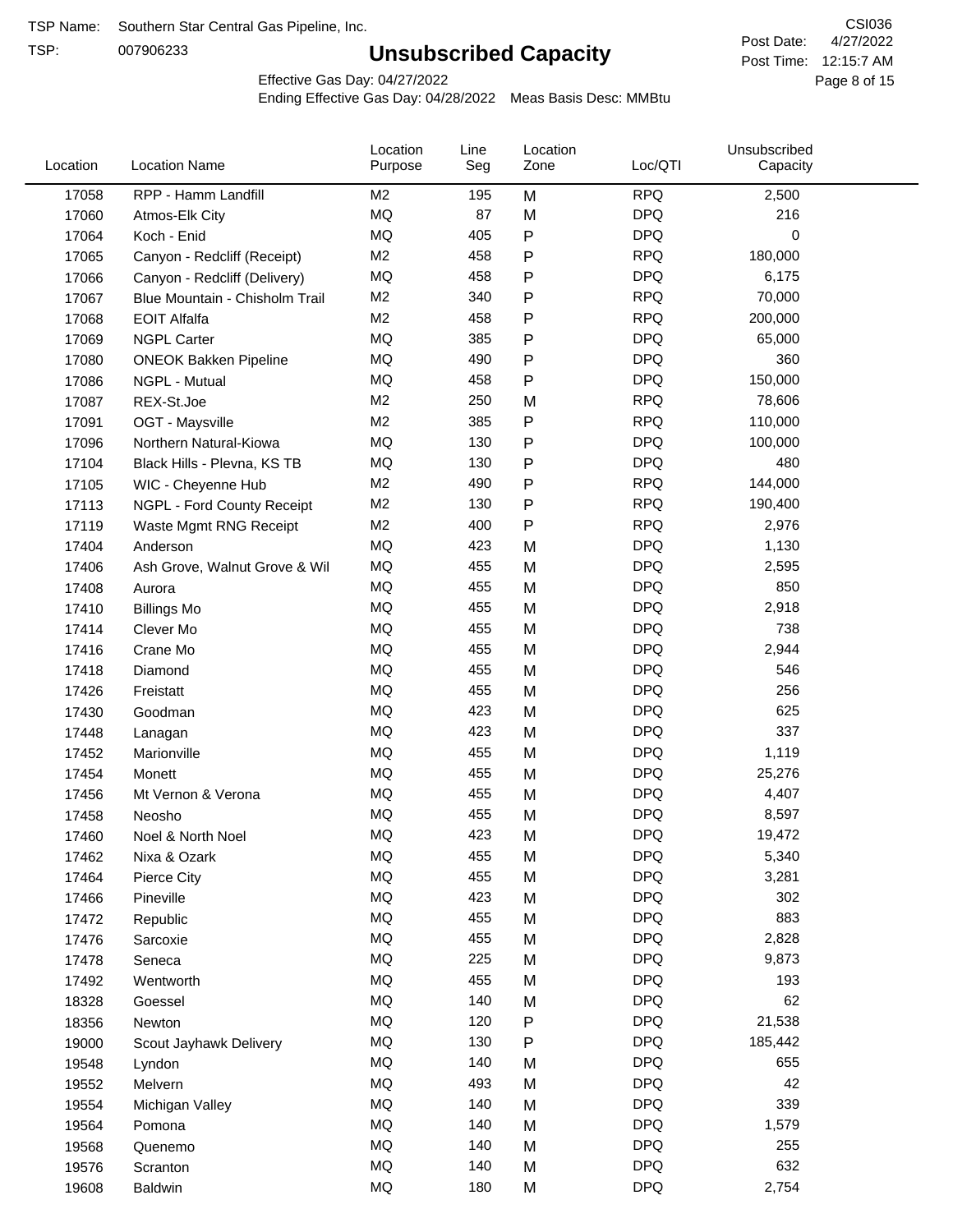TSP:

# **Unsubscribed Capacity**

4/27/2022 Page 9 of 15 Post Time: 12:15:7 AM CSI036 Post Date:

Effective Gas Day: 04/27/2022

| Location | <b>Location Name</b>  | Location<br>Purpose | Line<br>Seg | Location<br>Zone | Loc/QTI    | Unsubscribed<br>Capacity |  |
|----------|-----------------------|---------------------|-------------|------------------|------------|--------------------------|--|
| 19620    | Edgerton              | <b>MQ</b>           | 190         | M                | <b>DPQ</b> | 14                       |  |
| 19628    | Gardner               | MQ                  | 190         | M                | <b>DPQ</b> | 2,755                    |  |
| 19648    | Lecompton             | <b>MQ</b>           | 180         | M                | <b>DPQ</b> | 109                      |  |
| 19650    | Le Loup               | <b>MQ</b>           | 190         | M                | <b>DPQ</b> | 37                       |  |
| 19660    | Ottawa                | <b>MQ</b>           | 493         | M                | <b>DPQ</b> | 6,129                    |  |
| 19664    | Perry                 | <b>MQ</b>           | 180         | M                | <b>DPQ</b> | 407                      |  |
| 19666    | Princeton             | MQ                  | 496         | M                | <b>DPQ</b> | 130                      |  |
| 19672    | Richmond              | MQ                  | 496         | M                | <b>DPQ</b> | 374                      |  |
| 19676    | Scipio                | MQ                  | 496         | M                | <b>DPQ</b> | 27                       |  |
| 19678    | Somerset & Rural      | <b>MQ</b>           | 235         | M                | <b>DPQ</b> | 291                      |  |
| 19684    | Tonganoxie            | MQ                  | 195         | M                | <b>DPQ</b> | 7,420                    |  |
| 19690    | Wellsville            | <b>MQ</b>           | 190         | M                | <b>DPQ</b> | 2,007                    |  |
| 20709    | <b>Bronson Etc</b>    | <b>MQ</b>           | 95          | M                | <b>DPQ</b> | 360                      |  |
| 20712    | Carlyle               | <b>MQ</b>           | 495         | M                | <b>DPQ</b> | 26                       |  |
| 20714    | Cherryvale            | MQ                  | 495         | M                | <b>DPQ</b> | 586                      |  |
| 20716    | Colony                | MQ                  | 50          | M                | <b>DPQ</b> | 2,347                    |  |
| 20720    | Dennis                | MQ                  | 495         | M                | <b>DPQ</b> | 54                       |  |
| 20725    | Erie                  | <b>MQ</b>           | 495         | M                | <b>DPQ</b> | 409                      |  |
| 20730    | Gas City & La Harpe   | <b>MQ</b>           | 495         | M                | <b>DPQ</b> | 1,457                    |  |
| 20764    | Parsons               | MQ                  | 495         | M                | <b>DPQ</b> | 19,497                   |  |
| 20766    | Petrolia              | <b>MQ</b>           | 495         | M                | <b>DPQ</b> | 18                       |  |
| 20768    | Piqua                 | <b>MQ</b>           | 220         | M                | <b>DPQ</b> | 84                       |  |
| 20775    | South Mound           | <b>MQ</b>           | 495         | M                | <b>DPQ</b> | 45                       |  |
| 20785    | Thayer                | MQ                  | 495         | M                | <b>DPQ</b> | 88                       |  |
| 20788    | Walnut & St Paul      | MQ                  | 95          | M                | <b>DPQ</b> | 658                      |  |
| 20792    | Welda                 | MQ                  | 495         | M                | <b>DPQ</b> | 1,122                    |  |
| 21008    | <b>Baxter Springs</b> | <b>MQ</b>           | 225         | M                | <b>DPQ</b> | 1,830                    |  |
| 21015    | Columbus              | <b>MQ</b>           | 260         | M                | <b>DPQ</b> | 2,639                    |  |
| 21018    | Crestline             | <b>MQ</b>           | 260         | M                | <b>DPQ</b> | 156                      |  |
| 21021    | Fort Scott            | <b>MQ</b>           | 95          | M                | <b>DPQ</b> | 31,139                   |  |
| 21024    | Galena & Empire City  | <b>MQ</b>           | 260         | M                | <b>DPQ</b> | 3,023                    |  |
| 21048    | Lowell                | MQ                  | 225         | M                | <b>DPQ</b> | 52                       |  |
| 21055    | N Riverton            | MQ                  | 260         | M                | <b>DPQ</b> | 148                      |  |
| 21060    | Oswego                | $\sf{MQ}$           | 260         | M                | <b>DPQ</b> | 2,588                    |  |
| 21080    | Treece                | $\sf{MQ}$           | 225         | M                | <b>DPQ</b> | 473                      |  |
| 23576    | St Joseph             | MQ                  | 250         | M                | <b>DPQ</b> | 88,184                   |  |
| 24228    | Grantville            | MQ                  | 180         | M                | <b>DPQ</b> | 207                      |  |
| 24252    | Meriden               | MQ                  | 180         | M                | <b>DPQ</b> | 177                      |  |
| 24276    | Shawnee Heights       | $\sf{MQ}$           | 180         | M                | <b>DPQ</b> | 696                      |  |
| 24280    | Topeka                | $\sf{MQ}$           | 180         | M                | <b>DPQ</b> | 152,652                  |  |
| 26304    | Alma                  | MQ                  | 425         | M                | <b>DPQ</b> | 95                       |  |
| 26308    | Blackburn             | MQ                  | 425         | M                | <b>DPQ</b> | 163                      |  |
| 26312    | Carrollton            | MQ                  | 425         | M                | <b>DPQ</b> | 2,523                    |  |
| 26314    | Concordia             | <b>MQ</b>           | 425         | M                | <b>DPQ</b> | 1,576                    |  |
| 26316    | Corder                | $\sf{MQ}$           | 425         | M                | <b>DPQ</b> | 11                       |  |
| 26325    | Emma                  | MQ                  | 425         | M                | <b>DPQ</b> | 206                      |  |
| 26332    | Higginsville          | MQ                  | 425         | M                | <b>DPQ</b> | 28,860                   |  |
| 26344    | Knobnoster            | $\sf{MQ}$           | 235         | M                | <b>DPQ</b> | 16,700                   |  |
| 26348    | La Monte              | $\sf{MQ}$           | 235         | M                | <b>DPQ</b> | 111                      |  |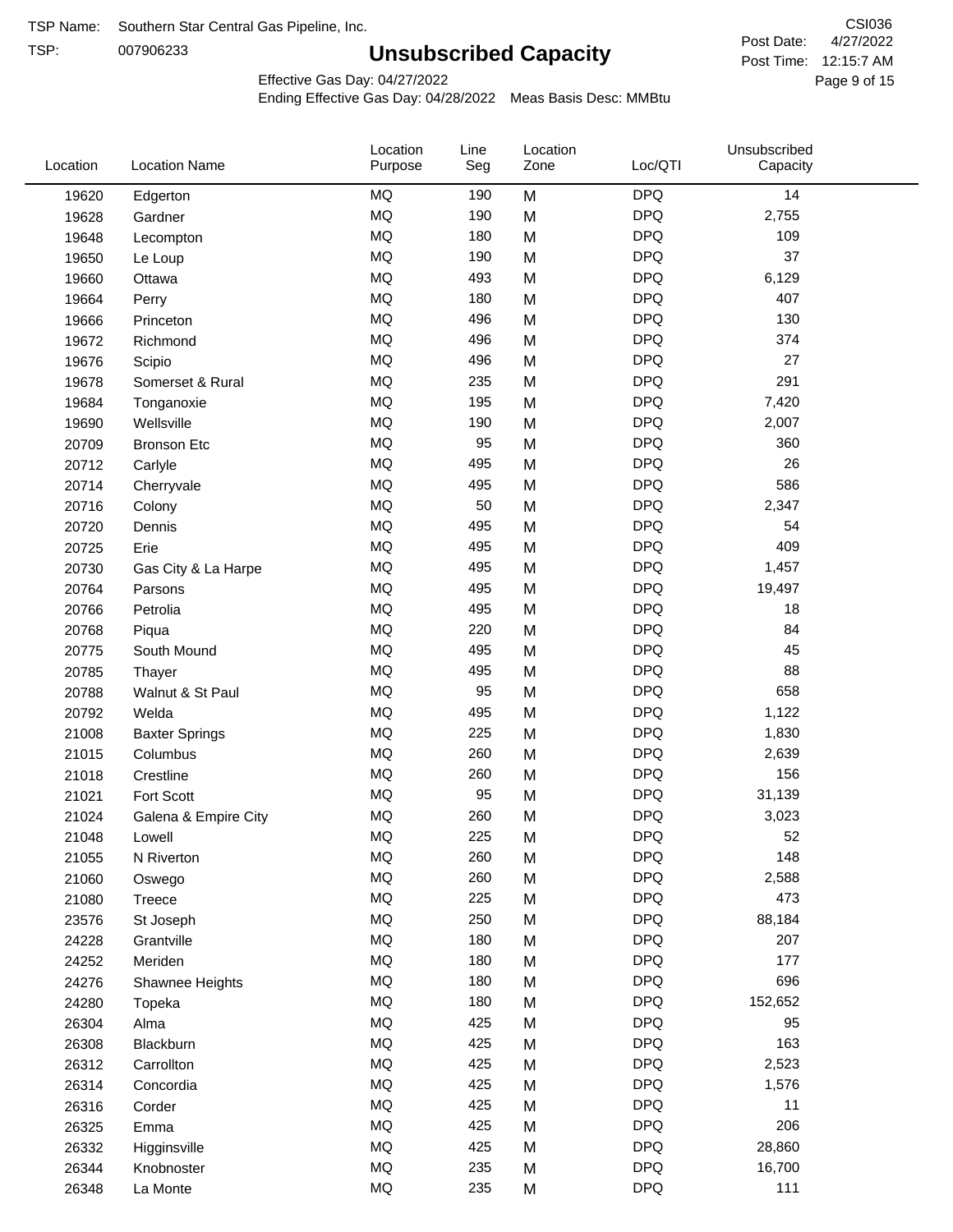TSP:

# **Unsubscribed Capacity**

4/27/2022 Page 10 of 15 Post Time: 12:15:7 AM CSI036 Post Date:

Effective Gas Day: 04/27/2022

| Location | <b>Location Name</b>          | Location<br>Purpose | Line<br>Seg | Location<br>Zone | Loc/QTI    | Unsubscribed<br>Capacity |  |
|----------|-------------------------------|---------------------|-------------|------------------|------------|--------------------------|--|
| 26352    | Mt Leonard                    | <b>MQ</b>           | 425         | M                | <b>DPQ</b> | 167                      |  |
| 26356    | Norborne                      | <b>MQ</b>           | 425         | M                | <b>DPQ</b> | 1,901                    |  |
| 26376    | Slater                        | <b>MQ</b>           | 425         | M                | <b>DPQ</b> | 471                      |  |
| 26378    | <b>Sweet Springs</b>          | <b>MQ</b>           | 425         | M                | <b>DPQ</b> | 584                      |  |
| 26392    | Warrensburg                   | <b>MQ</b>           | 235         | M                | <b>DPQ</b> | 10,551                   |  |
| 26394    | Waverly                       | <b>MQ</b>           | 425         | M                | <b>DPQ</b> | 378                      |  |
| 27015    | <b>Belle Plaine</b>           | <b>MQ</b>           | 333         | P                | <b>DPQ</b> | 150                      |  |
| 27020    | Bentley                       | <b>MQ</b>           | 120         | P                | <b>DPQ</b> | 217                      |  |
| 27035    | Derby                         | <b>MQ</b>           | 120         | Ρ                | <b>DPQ</b> | 7,759                    |  |
| 27040    | Andover                       | <b>MQ</b>           | 300         | M                | <b>DPQ</b> | 166                      |  |
| 27050    | Haysville                     | <b>MQ</b>           | 120         | P                | <b>DPQ</b> | 9,455                    |  |
| 27060    | Mulvane                       | <b>MQ</b>           | 120         | P                | <b>DPQ</b> | 9,778                    |  |
| 27065    | Rose Hill                     | <b>MQ</b>           | 295         | P                | <b>DPQ</b> | 5,386                    |  |
| 27070    | Sedgwick                      | <b>MQ</b>           | 120         | Ρ                | <b>DPQ</b> | 7,149                    |  |
| 27080    | Udall                         | <b>MQ</b>           | 333         | P                | <b>DPQ</b> | 538                      |  |
| 27085    | <b>Valley Center</b>          | <b>MQ</b>           | 120         | P                | <b>DPQ</b> | 51,875                   |  |
| 27092    | Wichita                       | <b>MQ</b>           | 120         | P                | <b>DPQ</b> | 259,947                  |  |
| 29001    | Atchison                      | <b>MQ</b>           | 90          | M                | <b>DPQ</b> | 20,786                   |  |
| 29002    | Emporia                       | <b>MQ</b>           | 140         | M                | <b>DPQ</b> | 15,524                   |  |
| 29003    | Leavenworth                   | <b>MQ</b>           | 195         | M                | <b>DPQ</b> | 14,939                   |  |
| 29005    | Effingham                     | <b>MQ</b>           | 90          | M                | <b>DPQ</b> | 269                      |  |
| 30804    | Abbyville                     | <b>MQ</b>           | 130         | P                | <b>DPQ</b> | 195                      |  |
| 34612    | Altamont                      | <b>MQ</b>           | 260         | M                | <b>DPQ</b> | 119                      |  |
| 35013    | Americus                      | <b>MQ</b>           | 140         | M                | <b>DPQ</b> | 31                       |  |
| 35515    | ANR Alden                     | <b>MQ</b>           | 490         | P                | <b>DPQ</b> | 135,571                  |  |
| 36918    | Argonia                       | <b>MQ</b>           | 120         | P                | <b>DPQ</b> | 15                       |  |
| 37100    | Wynona                        | <b>MQ</b>           | 334         | Ρ                | <b>DPQ</b> | 1,314                    |  |
| 37118    | Hominy                        | <b>MQ</b>           | 357         | Ρ                | <b>DPQ</b> | 91                       |  |
| 37172    | <b>Black Hills Hutchinson</b> | <b>MQ</b>           | 130         | P                | <b>DPQ</b> | 15,360                   |  |
| 37175    | EGT Jane - Delivery           | <b>MQ</b>           | 423         | M                | <b>DPQ</b> | 216,201                  |  |
| 38021    | Auburn                        | MQ                  | 180         | M                | <b>DPQ</b> | 756                      |  |
| 38522    | <b>Avant Utilities</b>        | MQ                  | 357         | P                | <b>DPQ</b> | 157                      |  |
| 41709    | <b>Billings</b>               | MQ                  | 380         | Ρ                | <b>DPQ</b> | 2,032                    |  |
| 42915    | Springfield                   | <b>MQ</b>           | 455         | M                | <b>DPQ</b> | 698,615                  |  |
| 44021    | Burlingame                    | <b>MQ</b>           | 140         | M                | <b>DPQ</b> | 1,686                    |  |
| 44121    | Alfalfa City Ok               | <b>MQ</b>           | 315         | P                | <b>DPQ</b> | 394                      |  |
| 45301    | Cassoday                      | MQ                  | 140         | M                | <b>DPQ</b> | 0                        |  |
| 46608    | Chanute                       | <b>MQ</b>           | 495         | M                | <b>DPQ</b> | 51,665                   |  |
| 46809    | Florence                      | MQ                  | 140         | M                | <b>DPQ</b> | 1,001                    |  |
| 47412    | Cleveland                     | <b>MQ</b>           | 357         | Ρ                | <b>DPQ</b> | 1,569                    |  |
| 47641    | CIG Riner                     | <b>MQ</b>           | 490         | Ρ                | <b>DPQ</b> | 62,965                   |  |
| 48015    | Bourbon County, KS            | MQ                  | 95          | M                | <b>DPQ</b> | 4,627                    |  |
| 48301    | Copan                         | $\sf{MQ}$           | 497         | P                | <b>DPQ</b> | 358                      |  |
| 55502    | Danville                      | <b>MQ</b>           | 120         | Ρ                | <b>DPQ</b> | 166                      |  |
| 56601    | Denison                       | <b>MQ</b>           | $90\,$      | M                | <b>DPQ</b> | 79                       |  |
| 58518    | Drumright                     | MQ                  | 390         | Ρ                | <b>DPQ</b> | 4,485                    |  |
| 60706    | Peckham                       | MQ                  | 117         | M                | <b>DPQ</b> | 67                       |  |
| 62810    | Black Hills - Enterprise TB   | MQ                  | 130         | P                | <b>DPQ</b> | 990                      |  |
| 63919    | Eskridge                      | <b>MQ</b>           | 140         | M                | <b>DPQ</b> | 820                      |  |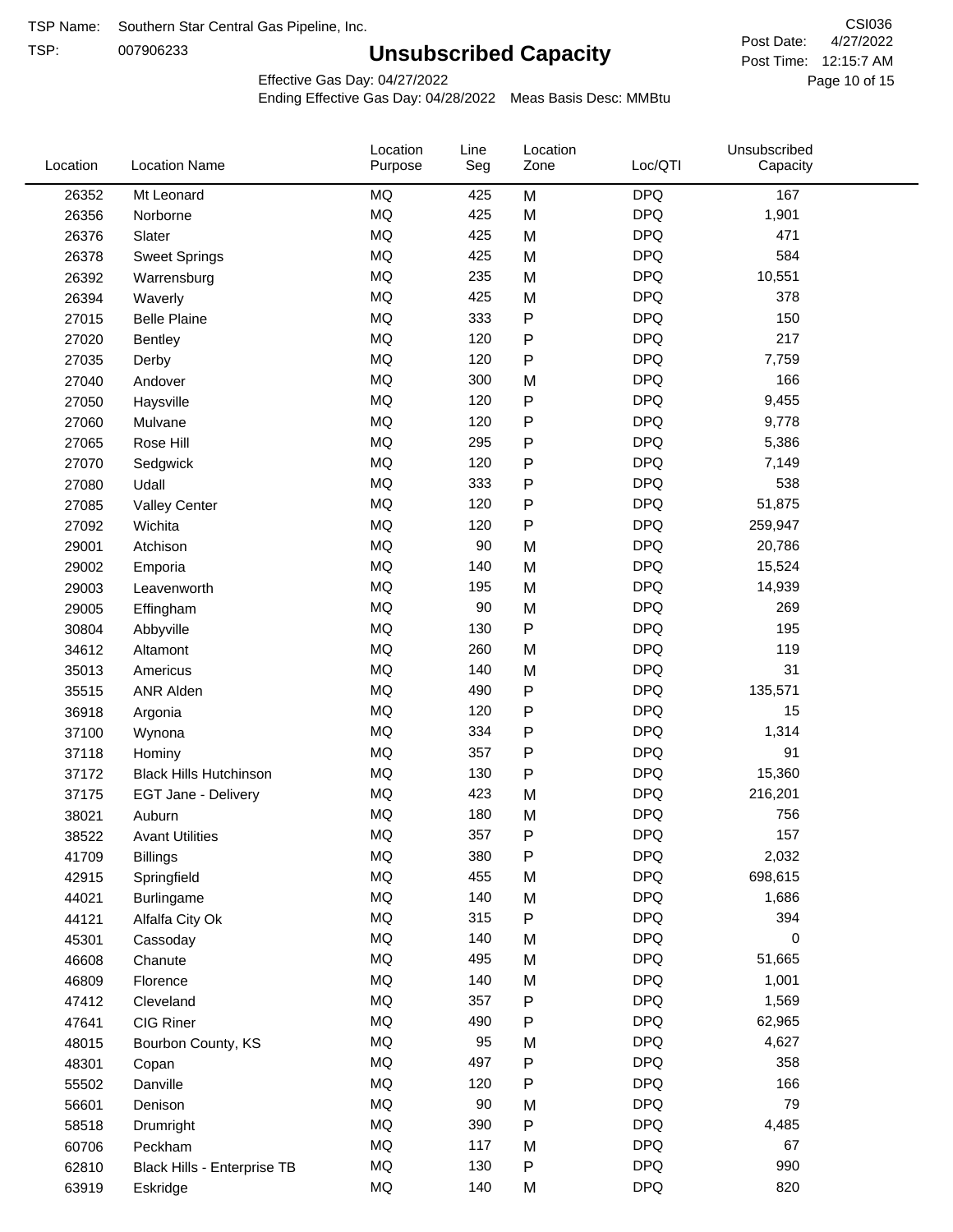TSP:

# **Unsubscribed Capacity**

4/27/2022 Page 11 of 15 Post Time: 12:15:7 AM CSI036 Post Date:

Unsubscribed

Effective Gas Day: 04/27/2022

Location

Ending Effective Gas Day: 04/28/2022 Meas Basis Desc: MMBtu

Line

Location

| Location | <b>Location Name</b>         | Purpose | Seg | Zone      | Loc/QTI    | Capacity |  |
|----------|------------------------------|---------|-----|-----------|------------|----------|--|
| 68015    | Ford                         | MQ      | 130 | $\sf P$   | <b>DPQ</b> | 424      |  |
| 68518    | Freedom                      | MQ      | 315 | P         | <b>DPQ</b> | 12       |  |
| 70408    | <b>Garnett KS</b>            | MQ      | 496 | M         | <b>DPQ</b> | 15,099   |  |
| 70610    | Gate                         | MQ      | 315 | P         | <b>DPQ</b> | 63       |  |
| 74416    | Pocasset                     | MQ      | 340 | P         | <b>DPQ</b> | 96       |  |
| 77118    | Granby                       | MQ      | 455 | M         | <b>DPQ</b> | 816      |  |
| 77308    | <b>Bonner Springs Ks</b>     | MQ      | 190 | M         | <b>DPQ</b> | 7,104    |  |
| 77512    | Eureka, Toronto & Neal       | MQ      | 140 | M         | <b>DPQ</b> | 2,306    |  |
| 77705    | Anthony                      | MQ      | 120 | ${\sf P}$ | <b>DPQ</b> | 26,858   |  |
| 80312    | Hamilton Ks                  | MQ      | 140 | M         | <b>DPQ</b> | 445      |  |
| 80515    | Atmos - Strong Cty &         | MQ      | 140 | M         | <b>DPQ</b> | 27       |  |
| 83418    | Howard Ks                    | MQ      | 498 | M         | <b>DPQ</b> | 3,629    |  |
| 84021    | Humboldt Ks                  | MQ      | 495 | M         | <b>DPQ</b> | 4,390    |  |
| 86717    | Iola Ks                      | MQ      | 495 | M         | <b>DPQ</b> | 10,749   |  |
| 96108    | Black Hills - Lawrence       | MQ      | 180 | M         | <b>DPQ</b> | 45,466   |  |
| 96912    | Kechi Ks                     | MQ      | 120 | P         | <b>DPQ</b> | 150      |  |
| 97112    | Copeland                     | MQ      | 130 | P         | <b>DPQ</b> | 15,628   |  |
| 102512   | Lebo                         | MQ      | 493 | M         | <b>DPQ</b> | 273      |  |
| 103101   | Lenapah                      | MQ      | 225 | M         | <b>DPQ</b> | 249      |  |
| 104615   | Liberal                      | MQ      | 260 | M         | <b>DPQ</b> | 204      |  |
| 108119   | Ochelata                     | MQ      | 357 | P         | <b>DPQ</b> | 168      |  |
| 108221   | Washington                   | MQ      | 497 | P         | <b>DPQ</b> | 395      |  |
| 110412   | McLouth                      | MQ      | 170 | M         | <b>DPQ</b> | 113      |  |
| 110908   | Mannford                     | MQ      | 357 | P         | <b>DPQ</b> | 456      |  |
| 113612   | Webb City, OK TB             | MQ      | 335 | P         | <b>DPQ</b> | 317      |  |
| 113713   | Osage City Ok                | MQ      | 357 | P         | <b>DPQ</b> | 239      |  |
| 113812   | Clinton & Leeton             | MQ      | 235 | M         | <b>DPQ</b> | 21,928   |  |
| 113852   | Marshall                     | MQ      | 425 | M         | <b>DPQ</b> | 14,581   |  |
| 113856   | Nevada                       | MQ      | 95  | M         | <b>DPQ</b> | 9,333    |  |
| 113864   | <b>Platte City</b>           | MQ      | 250 | M         | <b>DPQ</b> | 2,890    |  |
| 113872   | Lexington-Richmond-Henrietta | MQ      | 425 | M         | <b>DPQ</b> | 3,022    |  |
| 113876   | Sedalia                      | MQ      | 235 | M         | <b>DPQ</b> | 26,188   |  |
| 113880   | Tracy                        | MQ      | 250 | M         | <b>DPQ</b> | 135      |  |
| 113892   | Weston                       | MQ      | 250 | M         | <b>DPQ</b> | 1,140    |  |
| 118121   | Mulberry                     | MQ      | 260 | M         | <b>DPQ</b> | 239      |  |
| 118321   | Mulhall                      | MQ      | 400 | Ρ         | <b>DPQ</b> | 150      |  |
| 120000   | Spire                        | MQ      | 235 | M         | <b>DPQ</b> | 13,115   |  |
| 121110   | Neodesha                     | MQ      | 495 | M         | <b>DPQ</b> | 6,410    |  |
| 121315   | Neosho Rapids                | MQ      | 493 | M         | <b>DPQ</b> | 289      |  |
| 121415   | <b>NGPL Barton</b>           | MQ      | 490 | Ρ         | <b>DPQ</b> | 184,224  |  |
| 121515   | <b>NGPL Ford</b>             | MQ      | 130 | Ρ         | <b>DPQ</b> | 269,500  |  |
| 122715   | Afton-Fairland-Grove-Jay     | MQ      | 225 | M         | <b>DPQ</b> | 6,793    |  |
| 122915   | Norwich                      | MQ      | 120 | P         | <b>DPQ</b> | 124      |  |
| 125315   | Oilton                       | MQ      | 357 | ${\sf P}$ | <b>DPQ</b> | 1,130    |  |
| 129311   | <b>ONG Harper County</b>     | MQ      | 315 | P         | <b>DPQ</b> | 7,083    |  |
| 129712   | Olivet                       | MQ      | 493 | M         | <b>DPQ</b> | 24       |  |
| 130001   | Orlando                      | MQ      | 400 | ${\sf P}$ | <b>DPQ</b> | 219      |  |
| 132018   | Oronogo                      | MQ      | 450 | M         | <b>DPQ</b> | 256      |  |
| 132519   | Osage City Ks                | MQ      | 140 | M         | <b>DPQ</b> | 3,551    |  |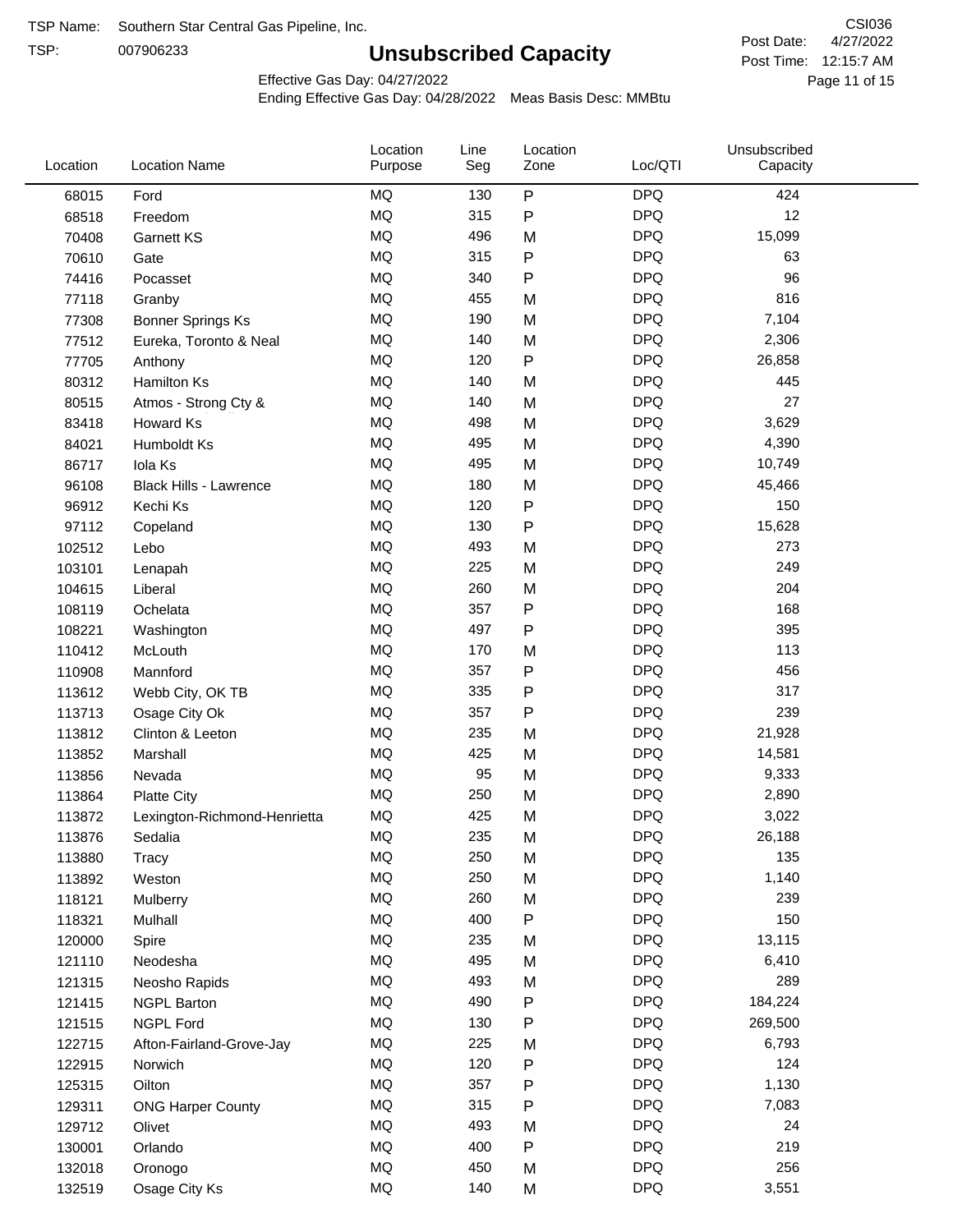TSP:

# **Unsubscribed Capacity**

4/27/2022 Page 12 of 15 Post Time: 12:15:7 AM CSI036 Post Date:

Effective Gas Day: 04/27/2022

| Location | <b>Location Name</b>             | Location<br>Purpose | Line<br>Seg | Location<br>Zone | Loc/QTI    | Unsubscribed<br>Capacity |  |
|----------|----------------------------------|---------------------|-------------|------------------|------------|--------------------------|--|
| 135533   | PEPL Princeton                   | MQ                  | 496         | M                | <b>DPQ</b> | 106,178                  |  |
| 135808   | Partridge                        | MQ                  | 130         | P                | <b>DPQ</b> | 134                      |  |
| 136701   | <b>Black Hills Reno</b>          | MQ                  | 130         | P                | <b>DPQ</b> | 12,912                   |  |
| 137550   | <b>Black Hills South Wichita</b> | MQ                  | 120         | P                | <b>DPQ</b> | 18,975                   |  |
| 139712   | Plattsburg                       | <b>MQ</b>           | 250         | M                | <b>DPQ</b> | 1,764                    |  |
| 145950   | Merino                           | <b>MQ</b>           | 490         | P                | <b>DPQ</b> | 156                      |  |
| 150418   | Ramona                           | <b>MQ</b>           | 357         | Ρ                | <b>DPQ</b> | 396                      |  |
| 151525   | Reading                          | <b>MQ</b>           | 140         | M                | <b>DPQ</b> | 20                       |  |
| 154501   | Nelagoney                        | <b>MQ</b>           | 334         | P                | <b>DPQ</b> | 179                      |  |
| 157025   | Severy                           | <b>MQ</b>           | 498         | M                | <b>DPQ</b> | 142                      |  |
| 163100   | Superior                         | MQ                  | 265         | M                | <b>DPQ</b> | 336                      |  |
| 164725   | Sylvia                           | MQ                  | 130         | P                | <b>DPQ</b> | 141                      |  |
| 168112   | Transwestern Canadian - Del.     | <b>MQ</b>           | 458         | P                | <b>DPQ</b> | 230,000                  |  |
| 168612   | Chetopa & Rural                  | <b>MQ</b>           | 260         | M                | <b>DPQ</b> | 678                      |  |
| 168620   | Edna & Bartlett                  | <b>MQ</b>           | 260         | M                | <b>DPQ</b> | 248                      |  |
| 172812   | Conner Area                      | <b>MQ</b>           | 195         | M                | <b>DPQ</b> | 139                      |  |
| 172820   | Easton & Lowemont                | MQ                  | 195         | M                | <b>DPQ</b> | 223                      |  |
| 172822   | Savonburg & Elsmore              | MQ                  | 95          | M                | <b>DPQ</b> | 600                      |  |
| 172828   | <b>Fall River</b>                | <b>MQ</b>           | 498         | M                | <b>DPQ</b> | 378                      |  |
| 172832   | Galesburg                        | MQ                  | 495         | M                | <b>DPQ</b> | 191                      |  |
| 172834   | Atmos Energy - Olathe            | MQ                  | 190         | M                | <b>DPQ</b> | 23,240                   |  |
| 172836   | Havana                           | <b>MQ</b>           | 117         | M                | <b>DPQ</b> | 54                       |  |
| 172838   | Hillsdale                        | <b>MQ</b>           | 235         | M                | <b>DPQ</b> | 202                      |  |
| 172844   | Jarbalo                          | <b>MQ</b>           | 170         | M                | <b>DPQ</b> | 146                      |  |
| 172848   | Kickapoo                         | <b>MQ</b>           | 250         | M                | <b>DPQ</b> | 241                      |  |
| 172855   | Liberty                          | MQ                  | 260         | M                | <b>DPQ</b> | 2,880                    |  |
| 172857   | Linwood                          | <b>MQ</b>           | 195         | M                | <b>DPQ</b> | 330                      |  |
| 172860   | Mc Cune                          | <b>MQ</b>           | 260         | M                | <b>DPQ</b> | 242                      |  |
| 172862   | Moorehead                        | <b>MQ</b>           | 495         | M                | <b>DPQ</b> | 32                       |  |
| 172864   | Moorehead Rural                  | MQ                  | 495         | M                | <b>DPQ</b> | 1,014                    |  |
| 172866   | Mound Valley                     | <b>MQ</b>           | 260         | M                | <b>DPQ</b> | 101                      |  |
| 172870   | Niotaze                          | MQ                  | 117         | M                | <b>DPQ</b> | 351                      |  |
| 172880   | <b>Pleasant Valley</b>           | MQ                  | 180         | M                | <b>DPQ</b> | 24                       |  |
| 172885   | Reno Area                        | $\sf{MQ}$           | 195         | M                | <b>DPQ</b> | 36                       |  |
| 172892   | Wyandotte                        | MQ                  | 190         | M                | <b>DPQ</b> | 10,018                   |  |
| 172944   | Coffeyville Area                 | MQ                  | 260         | M                | <b>DPQ</b> | 138,016                  |  |
| 173214   | Uniontown                        | MQ                  | 95          | M                | <b>DPQ</b> | 276                      |  |
| 176819   | Viola                            | MQ                  | 120         | P                | <b>DPQ</b> | 120                      |  |
| 180311   | Wakita                           | MQ                  | 315         | P                | <b>DPQ</b> | 74                       |  |
| 181013   | Walton                           | MQ                  | 140         | M                | <b>DPQ</b> | 138                      |  |
| 181715   | Wann                             | MQ                  | 225         | M                | <b>DPQ</b> | 65                       |  |
| 223001   | Atchison Eng Defense Ind Plt     | MQ                  | 90          | M                | <b>DPQ</b> | 137                      |  |
| 224501   | <b>ICI Chemical Plant</b>        | MQ                  | 450         | M                | <b>DPQ</b> | 1,880                    |  |
| 225001   | Augusta Sewage Plant             | MQ                  | 295         | P                | <b>DPQ</b> | 63                       |  |
| 243501   | <b>Beech Aircraft Plant</b>      | MQ                  | 120         | P                | <b>DPQ</b> | 5,725                    |  |
| 253001   | Roenbaugh Lease Irrigation       | MQ                  | 130         | P                | <b>DPQ</b> | 107                      |  |
| 266001   | Boeing No 2 Plant                | MQ                  | 120         | P                | <b>DPQ</b> | 16,419                   |  |
| 274001   | Pleasant Valley Irr.             | MQ                  | 130         | P                | <b>DPQ</b> | 233                      |  |
| 285501   | <b>Buildex Haydite Plant</b>     | MQ                  | 250         | M                | <b>DPQ</b> | 8,075                    |  |
|          |                                  |                     |             |                  |            |                          |  |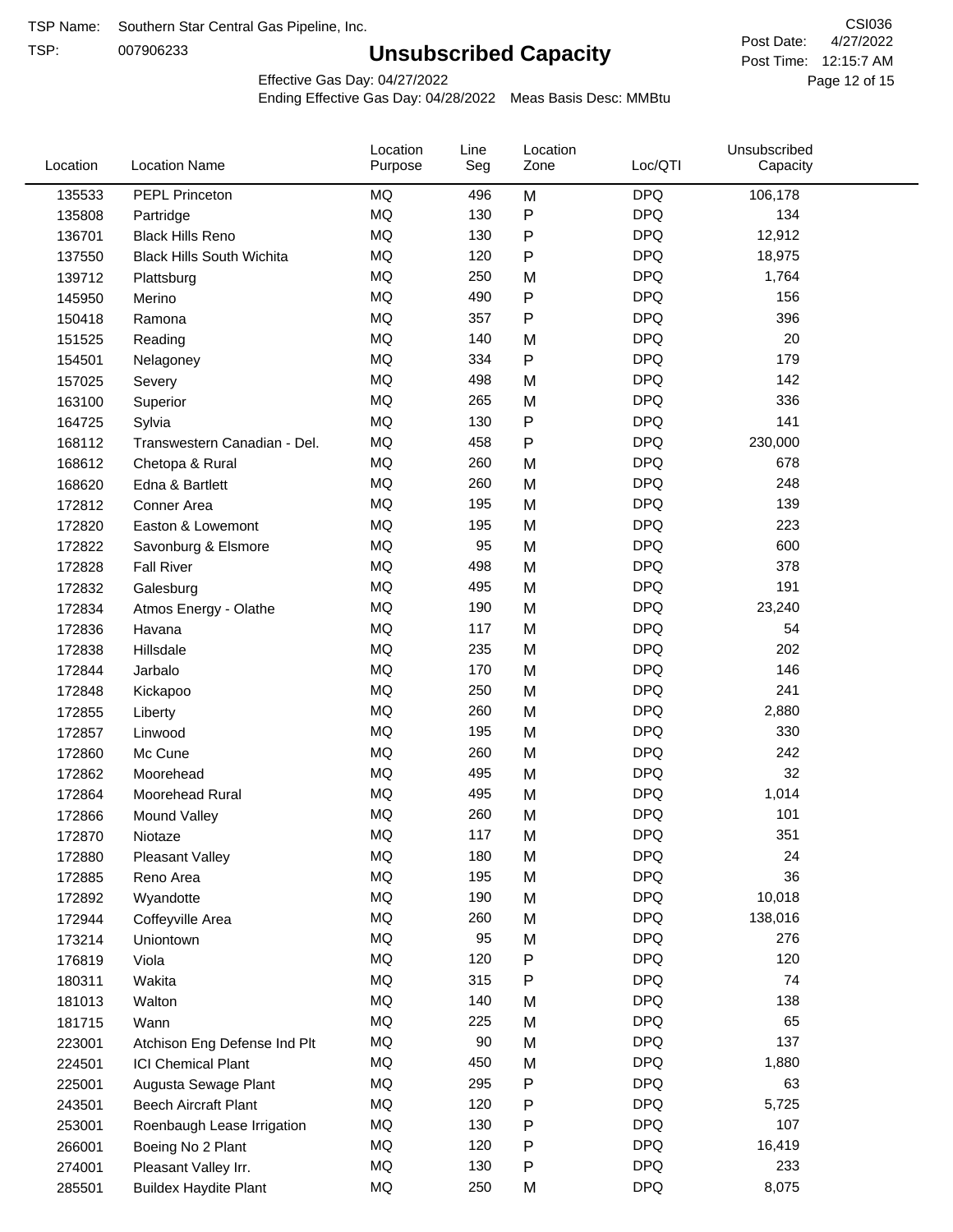TSP:

# **Unsubscribed Capacity**

4/27/2022 Page 13 of 15 Post Time: 12:15:7 AM CSI036 Post Date:

Effective Gas Day: 04/27/2022

| Location | <b>Location Name</b>             | Location<br>Purpose | Line<br>Seg | Location<br>Zone | Loc/QTI    | Unsubscribed<br>Capacity |  |
|----------|----------------------------------|---------------------|-------------|------------------|------------|--------------------------|--|
| 290301   | So Ks & Ok Rr Depot Store &      | MQ                  | 177         | M                | <b>DPQ</b> | $\overline{c}$           |  |
| 297501   | Cargill Salt                     | <b>MQ</b>           | 315         | Ρ                | <b>DPQ</b> | 639                      |  |
| 298001   | Carlson Prodts Mfg Plant         | MQ                  | 120         | P                | <b>DPQ</b> | 185                      |  |
| 303701   | Central Plain Feedyard           | <b>MQ</b>           | 315         | P                | <b>DPQ</b> | 151                      |  |
| 310001   | Church SW Irrigation             | <b>MQ</b>           | 130         | P                | <b>DPQ</b> | 60                       |  |
| 329401   | Phillips 66 Ponca City Refinery  | MQ                  | 335         | P                | <b>DPQ</b> | 10,000                   |  |
| 332501   | Lawrence Plt Atmos               | MQ                  | 195         | M                | <b>DPQ</b> | 64,427                   |  |
| 334101   | Copeland RE Irrigation           | MQ                  | 130         | P                | <b>DPQ</b> | 60                       |  |
| 354001   | Derstein Irrigation              | MQ                  | 130         | P                | <b>DPQ</b> | 60                       |  |
| 355001   | Detrixhe S Irrigation            | MQ                  | 458         | P                | <b>DPQ</b> | 66                       |  |
| 363001   | Wilroads Irrigation              | MQ                  | 130         | P                | <b>DPQ</b> | 534                      |  |
| 378501   | <b>Empire Riverton</b>           | MQ                  | 260         | M                | <b>DPQ</b> | 32,727                   |  |
| 378502   | <b>Empire Energy Center</b>      | MQ                  | 455         | M                | <b>DPQ</b> | 99,068                   |  |
| 378503   | <b>Empire Stateline South</b>    | MQ                  | 260         | M                | <b>DPQ</b> | 35,000                   |  |
| 378504   | <b>Empire Stateline North</b>    | MQ                  | 260         | M                | <b>DPQ</b> | 61,589                   |  |
| 383501   | <b>FMC Chemical Plant</b>        | MQ                  | 195         | M                | <b>DPQ</b> | 4,709                    |  |
| 385001   | Farley Machine Shop              | MQ                  | 45          | P                | <b>DPQ</b> | 61                       |  |
| 387001   | <b>PCS Phosphate</b>             | <b>MQ</b>           | 260         | M                | <b>DPQ</b> | 1,255                    |  |
| 388001   | Dodge City Plt Koch Nitrogen     | MQ                  | 130         | P                | <b>DPQ</b> | 53,235                   |  |
| 411501   | Gaines FD Burkett Lease          | MQ                  | 140         | M                | <b>DPQ</b> | 262                      |  |
| 428601   | Glacier Mckee-Miller-Thrall-Ma   | MQ                  | 140         | M                | <b>DPQ</b> | 126                      |  |
| 433001   | Goodyear Topeka Tire Plant       | MQ                  | 180         | M                | <b>DPQ</b> | 5,724                    |  |
| 435501   | <b>Gospel Church Building</b>    | MQ                  | 195         | M                | <b>DPQ</b> | 2                        |  |
| 441300   | Kansas Hugoton                   | 7S                  | 130         | P                | SGQ        | 54,555                   |  |
| 442350   | Sedalia @ Ottawa                 | 7S                  | 235         | M                | SGQ        | 904                      |  |
| 442351   | Little Mo                        | 7S                  | 235         | M                | SGQ        | 0                        |  |
| 443150   | <b>Straight Blackwell</b>        | 7S                  | 315         | P                | SGQ        | 0                        |  |
| 443151   | Waynoka Lateral                  | 7S                  | 315         | P                | SGQ        | 102,337                  |  |
| 443152   | Straight Blackwell @ Beaver      | 7S                  | 315         | P                | SGQ        | 47,725                   |  |
| 443800   | <b>Edmond Blackwell</b>          | 7S                  | 380         | Ρ                | SGQ        | 839                      |  |
| 443851   | <b>LS385 Delivery Constraint</b> | 7S                  | 385         | Ρ                | SGQ        | 134,541                  |  |
| 444001   | West Edmond                      | 7S                  | 400         | P                | SGQ        | 2,440                    |  |
| 444003   | South Maysville Delivery         | 7S                  | 400         | P                | SGQ        | 105,412                  |  |
| 444550   | Saginaw CS Area Deliveries       | 7S                  | 455         | M                | SGQ        | 71,239                   |  |
| 444580   | Canadian Blackwell               | 7S                  | 458         | P                | SGQ        | 0                        |  |
| 444581   | Canadian Blackwell @             | 7S                  | 458         | P                | SGQ        | 118,611                  |  |
| 444582   | Canadian Blackwell @ Mutual      | 7S                  | 458         | P                | SGQ        | 0                        |  |
| 444901   | Rawlins Hesston Delivery         | 7S                  | 490         | P                | SGQ        | 121,424                  |  |
| 444902   | <b>Riner Delivery</b>            | 7S                  | 490         | Ρ                | SGQ        | 184,693                  |  |
| 445538   | Montezuma CS                     | MV                  | 130         | Ρ                | <b>MLQ</b> | 56,201                   |  |
| 445569   | <b>Riner CS</b>                  | MV                  | 490         | Ρ                | <b>MLQ</b> | 1,000                    |  |
| 445577   | Levant CS                        | MV                  | 490         | P                | <b>MLQ</b> | 1,384                    |  |
| 449003   | Edmond CS w/o OK                 | MV                  | 400         | P                | <b>MLQ</b> | 1,763                    |  |
| 462001   | <b>Heartland Cement Plant</b>    | MQ                  | 495         | M                | <b>DPQ</b> | 1,046                    |  |
| 465001   | Herzog Cont                      | MQ                  | 250         | M                | <b>DPQ</b> | 3,000                    |  |
| 495501   | Kanopolis Salt Plt Independent   | MQ                  | 265         | M                | <b>DPQ</b> | 61                       |  |
| 519501   | Richie/Ripley                    | MQ                  | 120         | Ρ                | <b>DPQ</b> | 448                      |  |
| 522502   | Lawrence Power Plt               | MQ                  | 180         | M                | <b>DPQ</b> | 138,069                  |  |
| 526001   | Ks Pen Boiler                    | MQ                  | 195         | M                | <b>DPQ</b> | 805                      |  |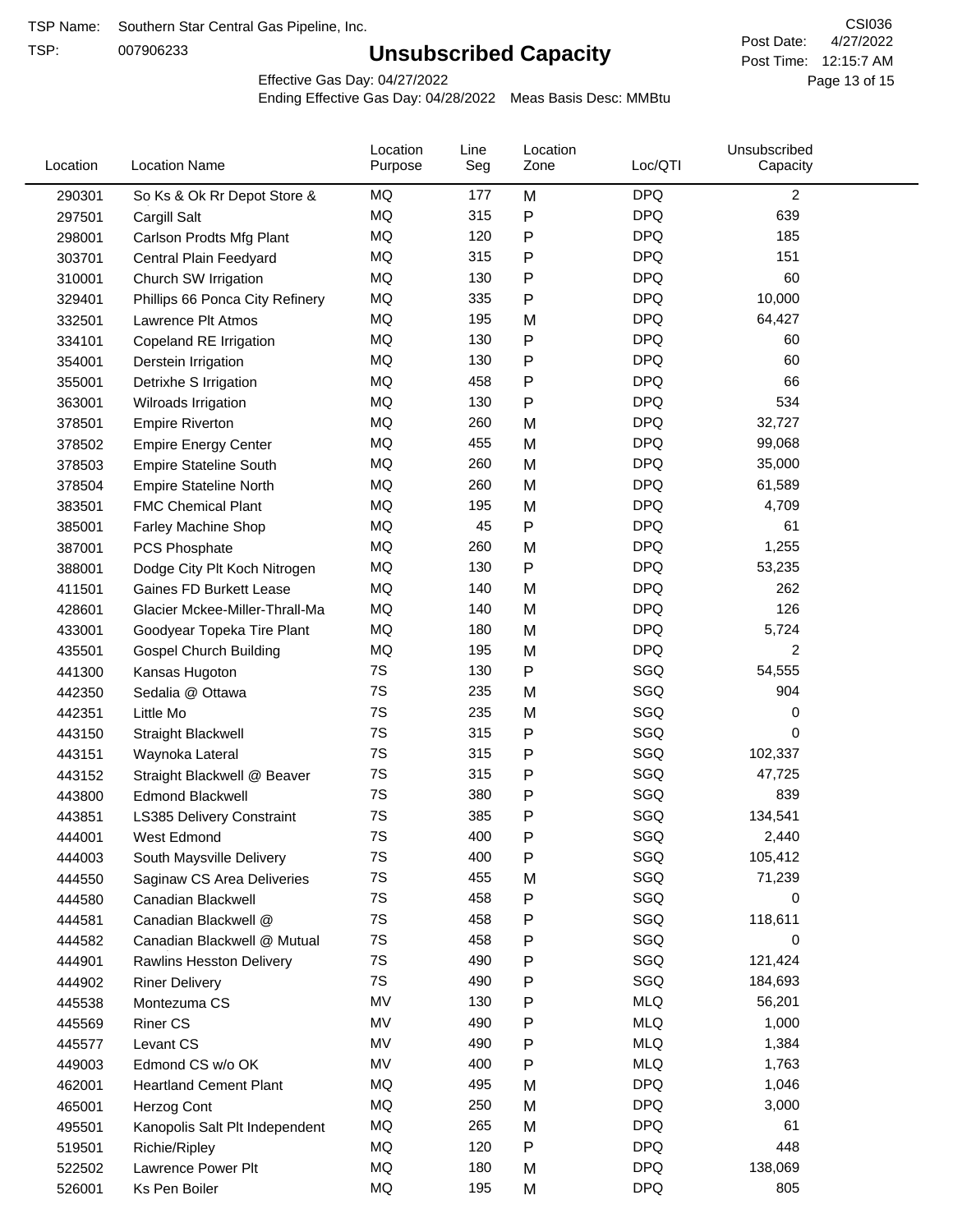TSP:

# **Unsubscribed Capacity**

4/27/2022 Page 14 of 15 Post Time: 12:15:7 AM CSI036 Post Date:

Effective Gas Day: 04/27/2022

| Location | <b>Location Name</b>                     | Location<br>Purpose | Line<br>Seg | Location<br>Zone | Loc/QTI    | Unsubscribed<br>Capacity |  |
|----------|------------------------------------------|---------------------|-------------|------------------|------------|--------------------------|--|
| 526201   | Ks Pen Kitchen                           | ΜQ                  | 195         | M                | <b>DPQ</b> | 626                      |  |
| 527502   | <b>Black Hills- Lawrence Service</b>     | MQ                  | 195         | M                | <b>DPQ</b> | 46                       |  |
| 527701   | <b>Black Hills- Matfield Green</b>       | MQ                  | 140         | M                | <b>DPQ</b> | 61                       |  |
| 527702   | <b>Black Hills- Towanda Service</b>      | MQ                  | 300         | M                | <b>DPQ</b> | 48                       |  |
| 527704   | <b>Black Hills-Wellington</b>            | MQ                  | 333         | Ρ                | <b>DPQ</b> | 48                       |  |
| 527705   | <b>Black Hills- Belle Plaine Service</b> | MQ                  | 333         | Ρ                | <b>DPQ</b> | 84                       |  |
| 527706   | Black Hills- S Wichita                   | <b>MQ</b>           | 120         | P                | <b>DPQ</b> | 5                        |  |
| 541001   | L&S Beckerview, Inc                      | MQ                  | 90          | M                | <b>DPQ</b> | 137                      |  |
| 544101   | Knight Feedlot                           | MQ                  | 265         | M                | <b>DPQ</b> | 138                      |  |
| 545801   | Jayhawk Chemical Plant                   | MQ                  | 260         | M                | <b>DPQ</b> | 2,313                    |  |
| 560001   | Leavenworth Co Shop Heating              | MQ                  | 195         | M                | <b>DPQ</b> | 10                       |  |
| 571001   | <b>Bunge Milling Grain Dryer</b>         | MQ                  | 90          | M                | <b>DPQ</b> | 2,354                    |  |
| 588701   | Lyons Wtr Pump Station                   | MQ                  | 45          | P                | <b>DPQ</b> | 61                       |  |
| 592501   | <b>MEC Machine Shop</b>                  | MQ                  | 177         | M                | <b>DPQ</b> | 186                      |  |
| 620001   | Langdon Pump Station                     | MQ                  | 130         | P                | <b>DPQ</b> | 1,000                    |  |
| 630204   | Ralph Green Powerplant                   | MQ                  | 235         | M                | <b>DPQ</b> | 19,500                   |  |
| 633001   | Mo State School Higginsville             | MQ                  | 425         | M                | <b>DPQ</b> | 164                      |  |
| 640001   | Monarch Humboldt Cem Plt                 | MQ                  | 495         | M                | <b>DPQ</b> | 8,127                    |  |
| 654101   | Mull Farms Irrigation                    | MQ                  | 130         | P                | <b>DPQ</b> | 186                      |  |
| 707001   | Oxford Alfala Dehy Plant                 | MQ                  | 333         | Ρ                | <b>DPQ</b> | 647                      |  |
| 709501   | <b>ONEOK Hutchinson Frac Plt</b>         | MQ                  | 130         | Ρ                | <b>DPQ</b> | 11,186                   |  |
| 719001   | Petrolite Wax Refinery                   | MQ                  | 357         | Ρ                | <b>DPQ</b> | 4,930                    |  |
| 720001   | Woolaroc Lodge Phillips F                | MQ                  | 357         | Ρ                | <b>DPQ</b> | 168                      |  |
| 725001   | Harrisonville Prod Phillips Pp           | MQ                  | 235         | M                | <b>DPQ</b> | 1,414                    |  |
| 725602   | Wichita Pump Sta Phillips Ppl            | MQ                  | 120         | P                | <b>DPQ</b> | 641                      |  |
| 731001   | Pines Int'l Dehy Plant                   | MQ                  | 195         | M                | <b>DPQ</b> | 273                      |  |
| 739001   | Danny D. & Susan J. Post                 | MQ                  | 130         | P                | <b>DPQ</b> | 60                       |  |
| 753501   | Quivira Country Club House               | MQ                  | 190         | M                | <b>DPQ</b> | 121                      |  |
| 753701   | <b>ONEOK Medford</b>                     | MQ                  | 458         | Ρ                | <b>DPQ</b> | 44,700                   |  |
| 813001   | Wineteer School 260                      | MQ                  | 295         | P                | <b>DPQ</b> | 203                      |  |
| 813401   | Grant School 497                         | MQ                  | 195         | M                | <b>DPQ</b> | 45                       |  |
| 815401   | Minneha Grade School 259                 | MQ                  | 120         | P                | <b>DPQ</b> | 185                      |  |
| 846001   | Smith D Irrigation                       | MQ                  | 265         | M                | <b>DPQ</b> | 61                       |  |
| 850001   | Snook M Irrigation                       | MQ                  | 130         | P                | <b>DPQ</b> | 44                       |  |
| 865001   | Southwest Elect Mfg Plant                | MQ                  | 400         | Ρ                | <b>DPQ</b> | 394                      |  |
| 875001   | Stahl Spec Aluminum Alloy                | MQ                  | 235         | M                | <b>DPQ</b> | 4,936                    |  |
| 877001   | St Dept Boys Indust School               | MQ                  | 180         | M                | <b>DPQ</b> | 407                      |  |
| 910001   | <b>Total Ark City Oil Refinery</b>       | MQ                  | 333         | M                | <b>DPQ</b> | 203                      |  |
| 926501   | <b>Urschel DR Irrigation</b>             | MQ                  | 458         | Ρ                | <b>DPQ</b> | 256                      |  |
| 928001   | Mcconnell Air Force Base                 | MQ                  | 295         | Ρ                | <b>DPQ</b> | 7,803                    |  |
| 929201   | Ft. Leavenworth Army Base                | MQ                  | 250         | M                | <b>DPQ</b> | 18,888                   |  |
| 932001   | Leavenworth Penitentiary                 | MQ                  | 250         | M                | <b>DPQ</b> | 3,206                    |  |
| 934201   | Va Admin Center                          | MQ                  | 195         | M                | <b>DPQ</b> | 6,827                    |  |
| 962001   | Sunflower Electric - Judson              | MQ                  | 130         | Ρ                | <b>DPQ</b> | 70,924                   |  |
| 990001   | Yost LM Irrigation                       | MQ                  | 265         | M                | <b>DPQ</b> | 61                       |  |
| 999000   | PMI - Prod to Mkt Interface              | MQ                  | 909         | Ρ                | <b>DPQ</b> | 0                        |  |
| 999000   | PMI - Prod to Mkt Interface              | M <sub>2</sub>      | 909         | M                | <b>RPQ</b> | 0                        |  |
| 999001   | Rawlins-Hesston P/M Interface            | MQ                  | 490         | P                | <b>DPQ</b> | 180,938                  |  |
| 999001   | Rawlins-Hesston P/M Interface            | M <sub>2</sub>      | 490         | M                | <b>RPQ</b> | 180,938                  |  |